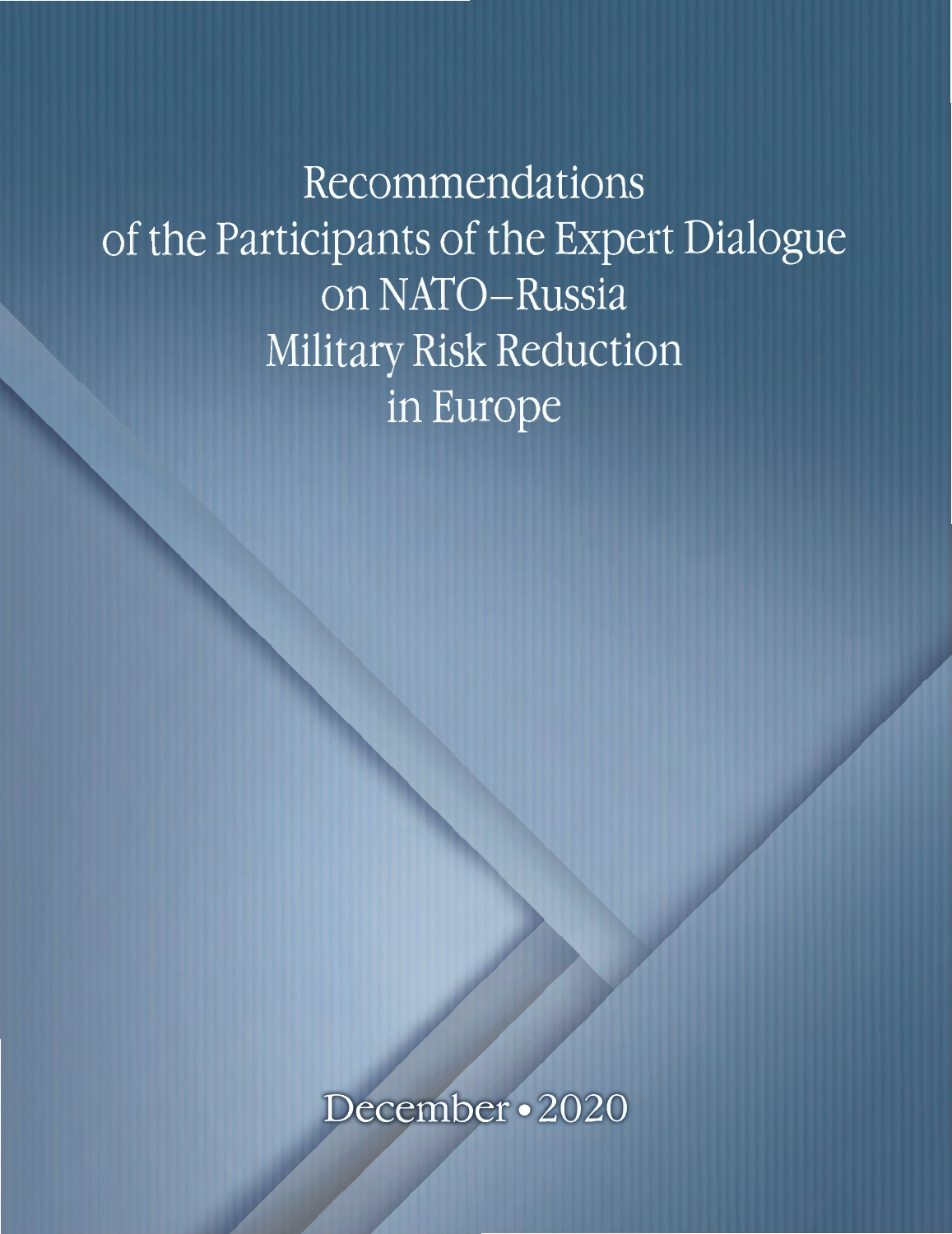# EXECUTIVE SUMMARY

This group of experts from Russia, the United States and Europe held 15 online-seminars on NATO–Russia Risk Reduction in summer and fall of 2020 and offer the following ideas:

To maintain strategic stability, we look forward to immediate action to extend the New START Treaty for 5 years.

At the same time, we are concerned by the deterioration of the European security situation in recent years. The nuclear and conventional arms control system that took decades to build is rapidly unraveling, with nothing to take its place. Incidents in the course of military activities which bring Russian and NATO forces into close proximity are worrisome in their own right and run the risk of escalation. While members of our group differ over the root causes of the crisis, we are concerned that as tension builds between Russia and NATO, a real military confrontation becomes an increasing danger.

Given this situation, we call upon our countries' leaders to demonstrate the political will necessary to take a number of urgent actions in order to reduce the risks of military conflict. These military and security actions should be pursued whether or not we make progress in reducing the serious political disputes among our countries. Indeed, these steps can contribute to an atmosphere, in which resolution of those difficult political issues becomes more achievable.

We propose a set of measures, recognizing that not all of these steps will be immediately feasible. The detailed recommendations below address the following areas:

1. Re-establishing practical dialogue between Russia and NATO, including direct contacts between the military commanders and experts of Russia and NATO member states.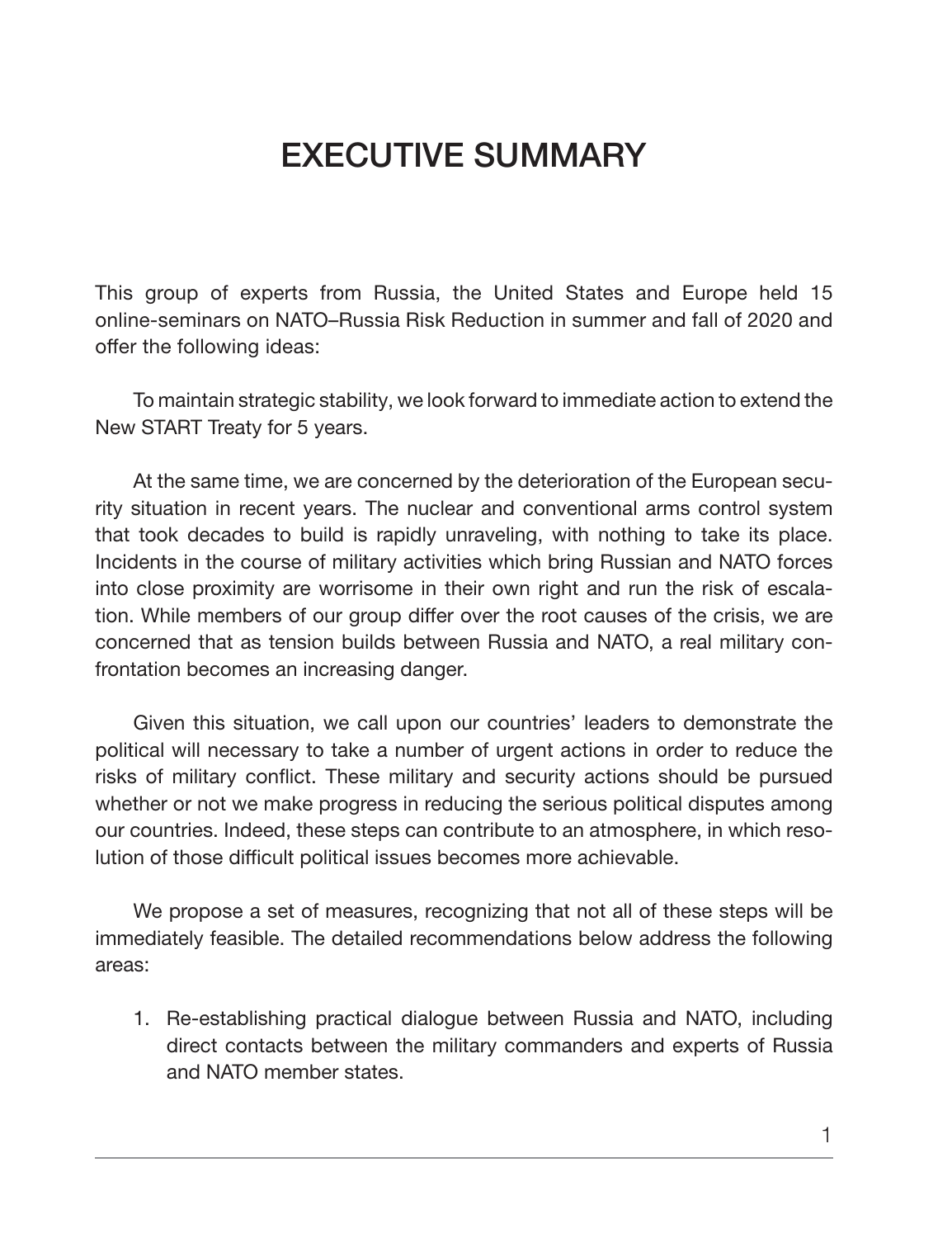- 2. Developing common rules that will reduce the risk of unintended incidents on land, air and sea.
- 3. Enhancing stability by increasing transparency, avoiding dangerous military activities, and providing dedicated communication channels that would avoid escalation of incidents that might occur.
- 4. Utilizing (and possibly supplementing) the 1997 NATO-Russia Founding Act to codify restraint, transparency and confidence-building measures.
- 5. Exploring possible limitations on NATO and Russian conventional force deployments in Europe to enhance transparency and stability.
- 6. Establishing consultations between Russia and US/NATO on the topics of intermediate-range missiles and ballistic missile defense, in order to prevent a new nuclear missile race in Europe.
- 7. Preserving the Open Skies Treaty.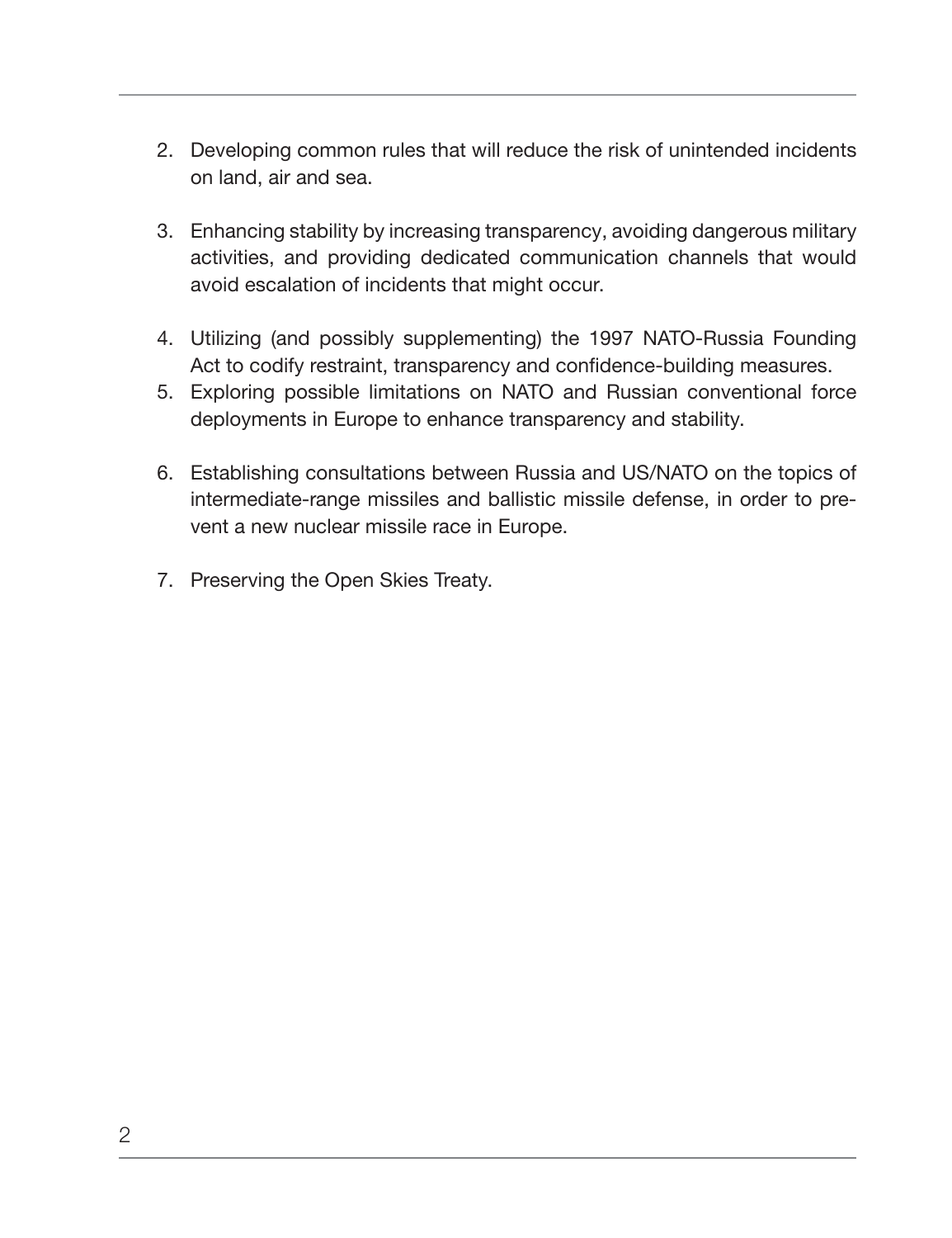# SPECIFIC PROPOSALS

### 1. The need for dialogue

1.1. Political dialogue should be revitalized at the ambassadorial level in the NATO-Russia Council and include briefings by military experts as appropriate.

1.2. As part of the NATO 2030 reflection process, Russia and NATO member states should analyze relations between NATO and Russia with a view to developing the military-to-military dialogue. At a time when most NATO-Russia cooperation remains suspended, such a dialogue should not be viewed as a departure from NATO's "no business as usual" policy, but as a step that is necessary to increase predictability and reduce the risk of military incidents at sea, in the air and on land escalating to the level of military conflict.

1.3 Once Russia and NATO member states reach a formal or informal understanding or agreement, they could take initial steps in the form of parallel unilateral measures that do not necessarily require conclusion of a formal agreement between NATO, or NATO member states, and Russia, which could prove politically difficult to achieve in the present environment.

1.4. Regular meetings should be held between the Chief of General Staff of the Armed Forces of the Russian Federation, the Chairman of the U.S. Joint Chiefs of Staff, the NATO Supreme Allied Commander Europe (SACEUR) and the Chairman of the NATO Military Committee, reinforced by military experts, to address issues of current concern.

1.5. In addition, NATO member states and Russia should resume contacts at the level of military representatives in the NATO Military Committee and restore the Russian military liaison mission at SACEUR Headquarters.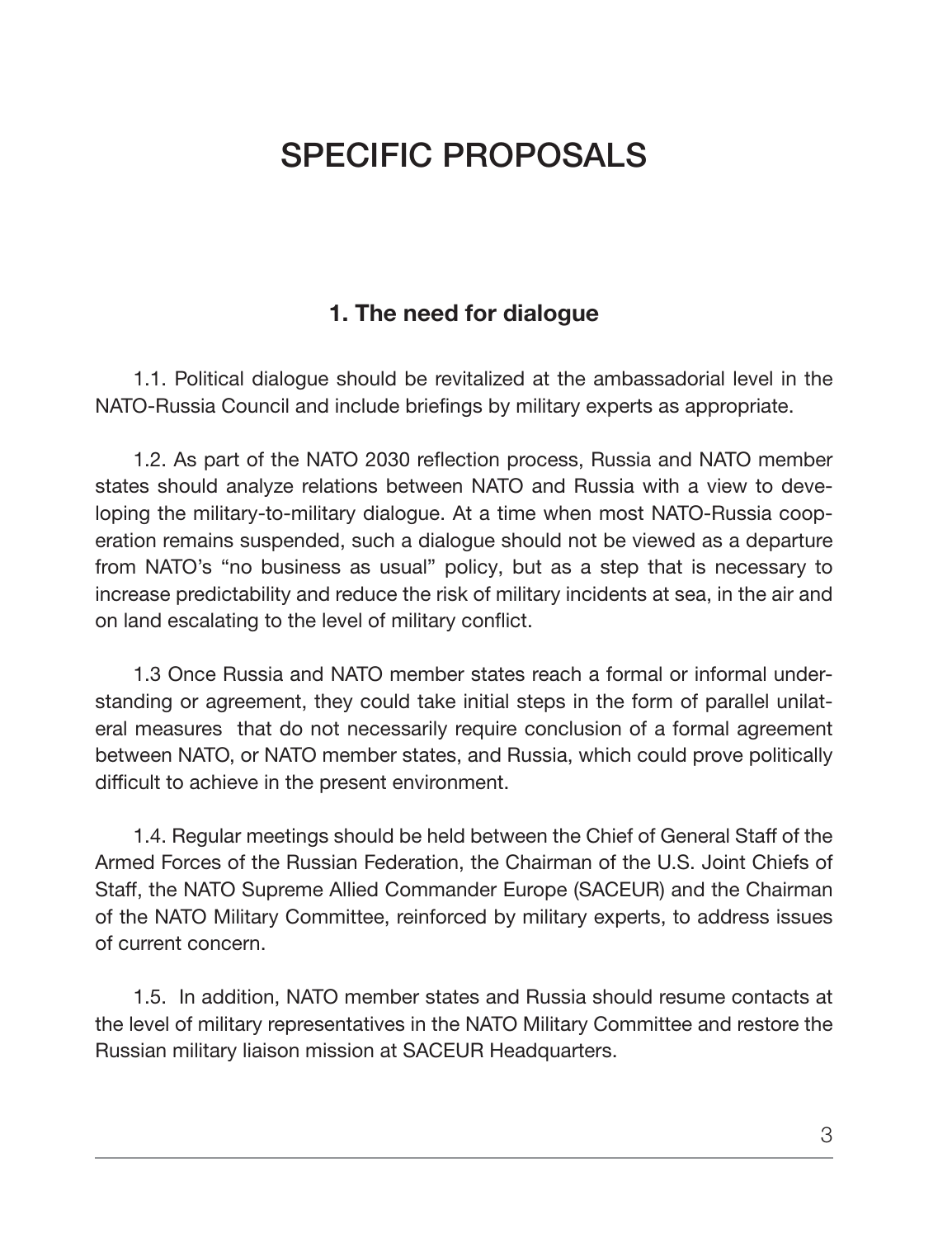1.6. Furthermore, NATO member states and Russia should enhance military contacts in OSCE forums to provide a more efficient and inclusive format for discussion and quick decision-making on current issues relating to military activities.

1.7. NATO and Russia should consider the possibility of establishing special NATO-Russia communication channels or hotlines in sensitive regions such as the Baltic, and Black sea regions and the High North area.

1.8. While the recommendations offered in this paper would be developed primarily in NATO-Russia channels, a number of them could be opened to discussion with and participation by other countries, such as Sweden and Finland in the Baltic and High North regions, and Ukraine and Georgia in the Black Sea region.

### 2. Preventing incidents

2.1. Prevention of incidents and de-escalation once they have occurred is the most urgent issue related to military interaction. NATO member states and Russia, as well as other European states, need to together formulate a minimum set of realistic measures that could be adopted as formal agreements, informal understandings or parallel, coordinated steps. While they do not have to be in the form of a legal treaty, they should have real force so as to effectively reduce the level of mutual tension.

2.2. NATO and Russia should develop a single set of common rules that would define minimum distances between military aircraft and ships as well as procedures for interaction of crews. To this end, they could resume joint work within the framework of the Cooperative Airspace Initiative (CAI), which had as one of its tasks the strengthening of confidence-building measures along the NATO-Russia line of contact. To address this task, sides should resume a navigational data exchange on the air situation along Russia's Western border with NATO member states that was already established in the past.

2.3. As one of the options for managing incidents, the 1972 U.S.-Soviet Agreement on Prevention of Incidents at Sea and in the Airspace Above the Sea, as well as 11 similar agreements between certain NATO member states and Russia, could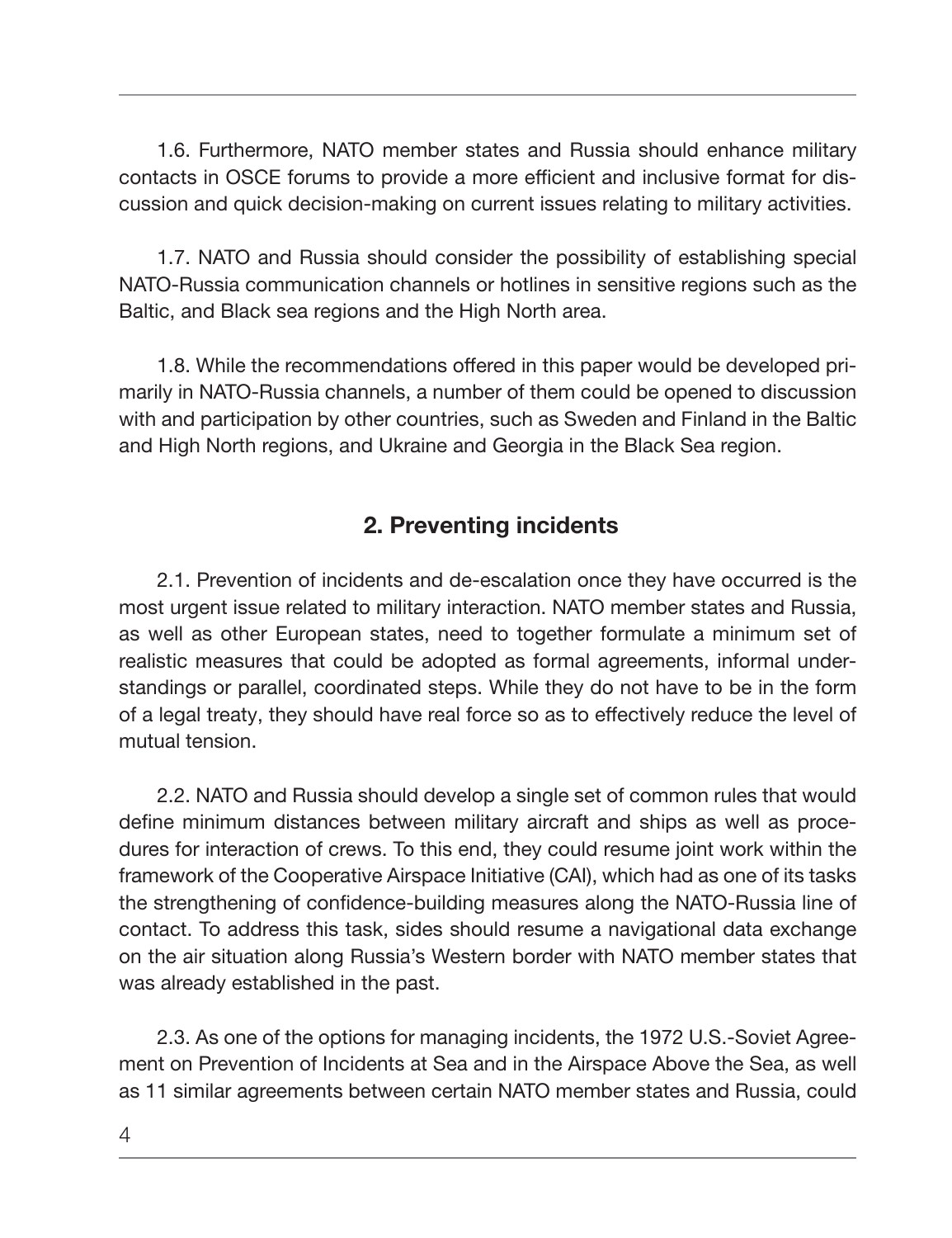be taken as the basis for additional bilateral or multilateral agreements. Another source of ideas and approaches can be found in the Sino-American agreement of 2014 and Protocol of 2015 on prevention of incidents, which combines principles of prevention of incidents at sea and prevention of incidents during military activities in general.

2.4. Russia and the United States should reach agreement on notification of heavy bomber patrols and flights near the borders of the other side, similar to the notifications they exchange of ICBM and SLBM launches.

2.5. NATO and Russia should develop and adopt standardized procedures for de-escalation of military incidents and conflicts. They should also conduct joint staff training exercises to prepare for de-escalation, create de-confliction mechanisms in the Baltic, High North and Black Sea regions, and establish a joint mechanism similar to the one built up by Russia and the United States in Syria.

## 3. Ensuring stability

3.1. NATO member states and Russia should reaffirm the reciprocal political commitments contained in the NATO-Russia Founding Act (1997) and the CFE Final Act (1999) whereby NATO and Russia agree to refrain from additional permanent stationing of substantial combat forces in areas close to the territory of the other side in Europe.

3.2. They should explore the possibility of reciprocal constraints or further parallel unilateral commitments on the size and scope of military activities in contiguous areas, or on the level of armed forces permanently located in such areas, with scope wider and thresholds for advance notification and mandatory observation much lower than those required under the 2011 Vienna Document. A focus for such measures could be the Baltic Region (Estonia, Latvia, Lithuania, Belarus, Poland and Germany), including Kaliningrad and Russia's Western military district.

3.3. NATO member states and Russia should consider including in transparency measures land-based and sea-launched conventional intermediate (medium-range) strike systems, such as cruise missiles that may be located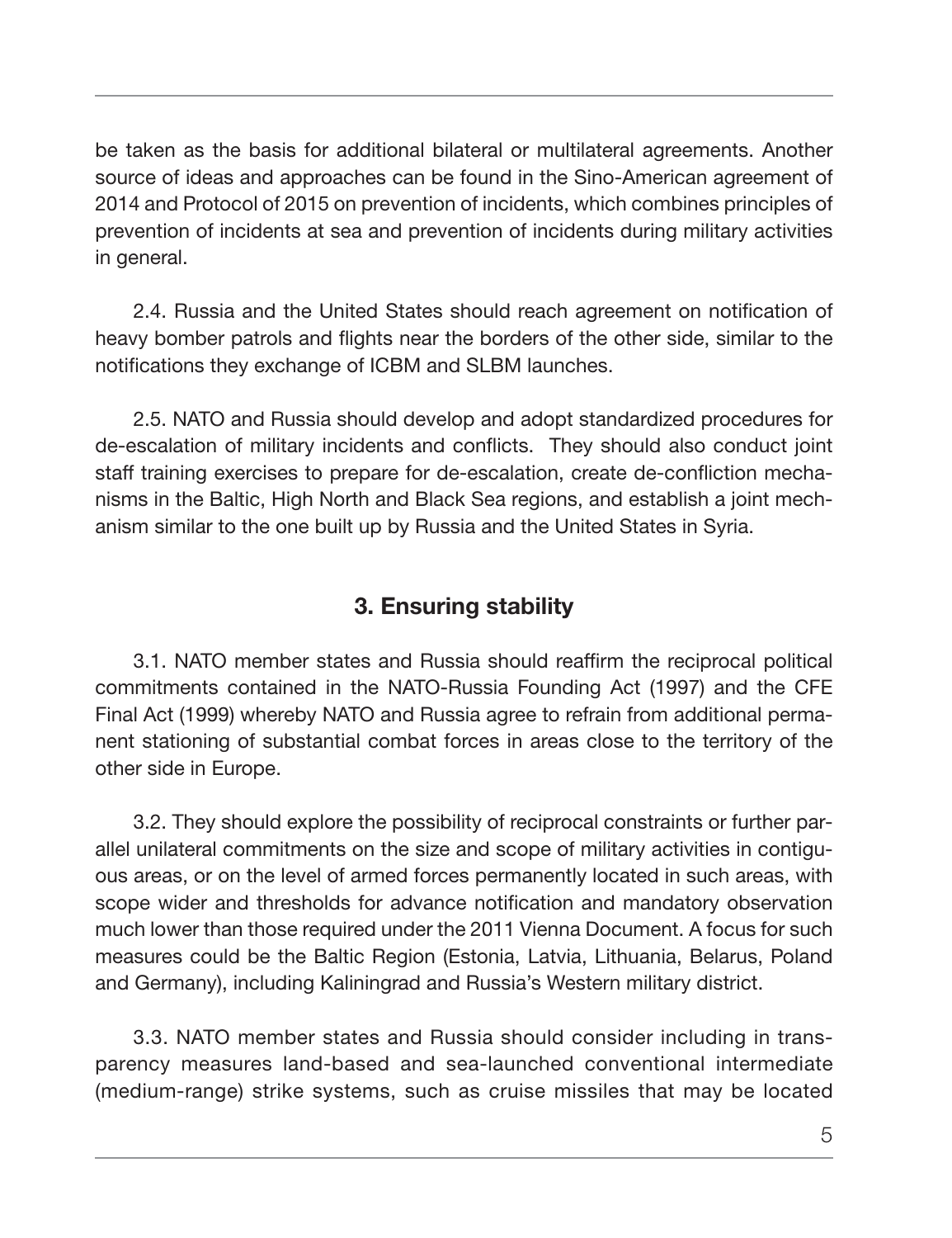outside the contact zones if they can support exercises and military operations in the contact zones.

3.4. They could also draw on the experience with the provisions relating to the inner-German border area contained in the 1989 U.S.-Soviet agreement on preventing dangerous military activities. That agreement required troops to behave with caution in the border area. The sides could consider the establishment of reciprocal zones in which exercises should not be conducted, e.g. within 5 to 10 kilometers of specified borders, while also limiting personnel and certain kinds of military equipment in such zones.

3.5. Russia and NATO member states could agree that both sides will conduct large-scale military exercises, as a rule, at a militarily meaningful distance from their borders taking into account the specificity of contact zones. They should consider reducing the scale and frequency of military activities with respect to numbers and geography, in particular exercises in near borders. Generally, military exercises should be executed responsibly, not provocatively.

3.6. As for "snap exercises", which continue to be a source of tension and are not subject to prior notification, we recommend the establishment of a regime of mutual transparency at a high military level between Russia and NATO. To that end, a "quiet notification" mode should be developed, e.g. providing confidential advance high-level notice to the other side, but with no advance warning to troops participating in the exercises. "Quiet notification" could also be applied to short-notice transit of multinational forces. An appropriate level for this sort of mutual information exchange would be the Chief of Staff of the Armed Forces of the Russian Federation and the NATO Supreme Allied Commander

### 4. NATO-Russia Founding Act

4.1. If agreements can be reached between NATO and Russia on additional confidence-building, transparency and restraint measures, these could be incorporated as additional protocols or annexes to the 1997 NATO-Russia Founding Act.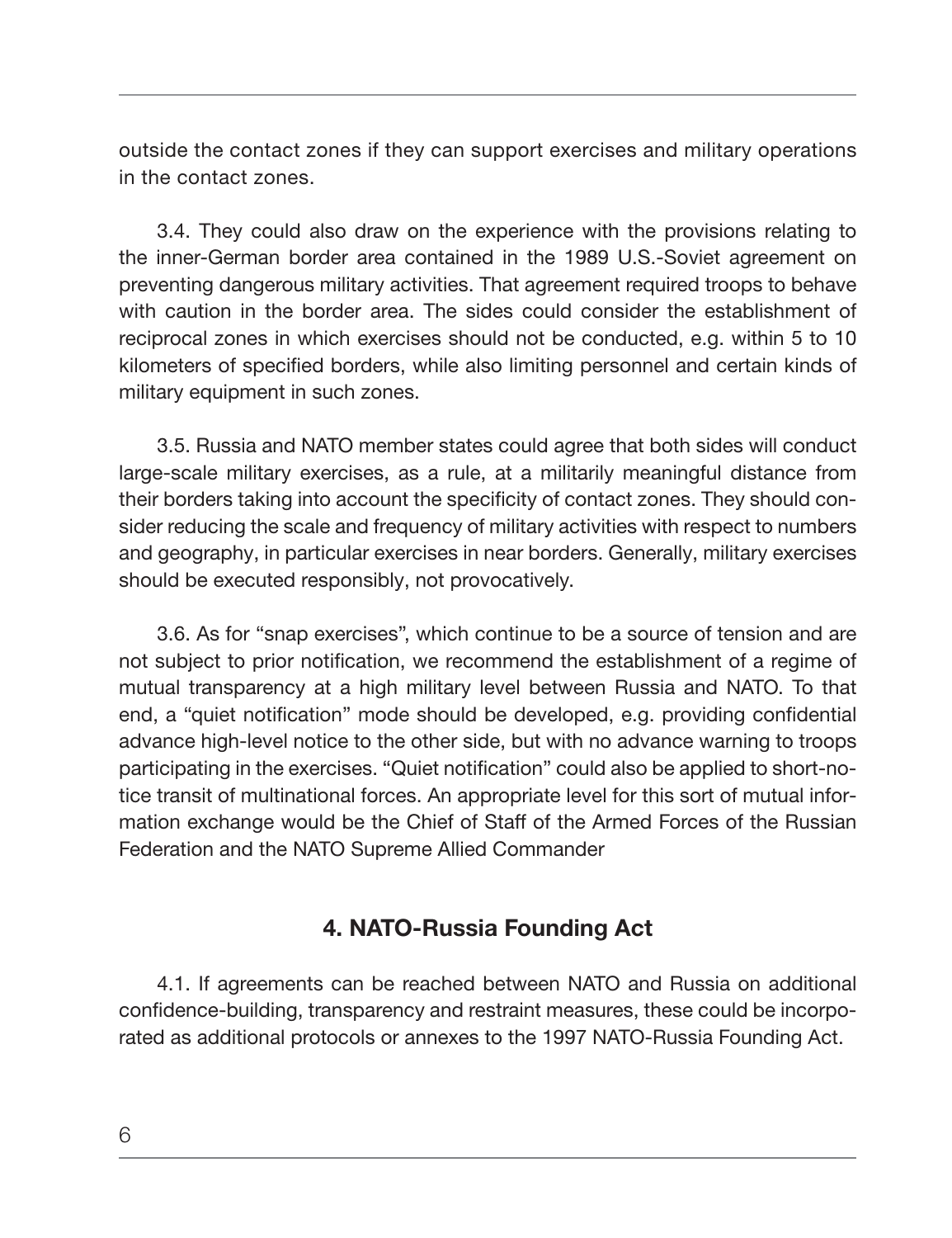4.2. NATO and Russia could also agree to definitions of the parameters of the reciprocal measures of restraint mentioned in the Founding Act, such as "additional permanent stationing of substantial combat forces." This could be established as the equivalent of one army brigade and one air wing/regiment per country or Russian military district.

4.3. With the implementation of these additional risk-reduction measures and significant progress in the resolution of broader political differences between NATO and Russia, the sides could agree to draw up a new Code of Conduct for European security, which could also engage other European states beyond NATO and Russia.

### 5. Possible agreements on conventional armed forces in Europe

5.1. Confidence-building measures and possible measures of restraint should provide for effective collective and individual defense for all states in the region, big and small, with a view to enhancing stability and transparency, avoiding surprises, and minimizing risks of escalation. Given that a new conventional arms control treaty does not seem possible or practicable at this time, agreements may take the form of political commitments.

5.2. NATO and Russia should start negotiations to adopt certain measures to limit the arms race in the European region based on the assumption that currently deployed force levels are sufficient. Agreement should be aimed primarily at limiting destabilizing concentrations of forces and military training activities.

5.3. Both sides should consider and discuss the potentially destabilizing capabilities of some precision and long-range conventional weapons with a view to exercising restraint and ensuring transparency in this sphere. They could adopt transparency measures also with respect to conventional strike forces located outside the zone of direct contact of Russia and NATO. This refers to naval forces, long-range aviation and ground-based weapons, not covered by New START, with the range capability to reach this region.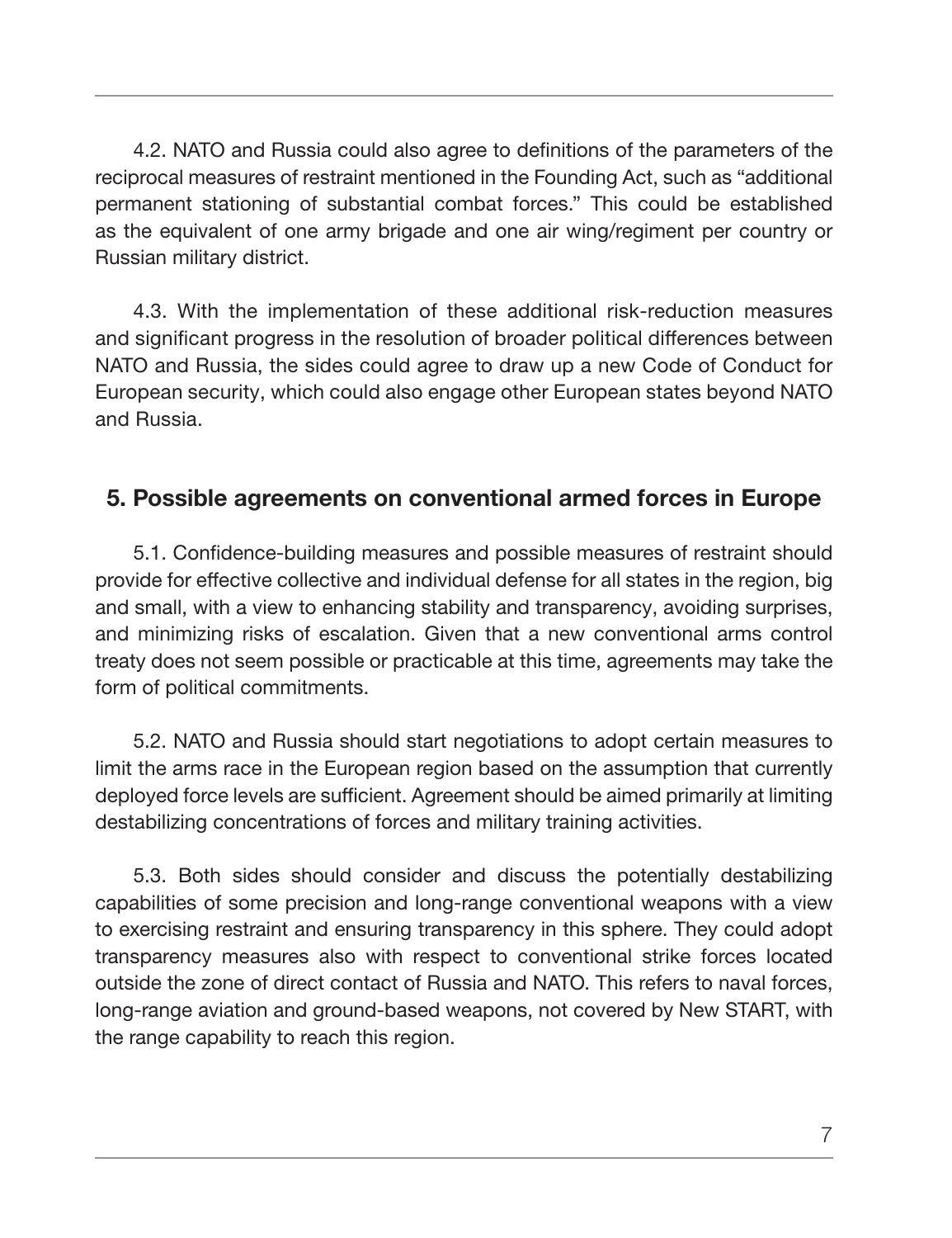5.4. The measures proposed in this paper should be significantly more farreaching than the provisions of the Vienna Document 2011. They should take into account the experience of the 1990 Conventional Forces in Europe Treaty and its adapted version and extend their scope.

5.5. Therefore, we recommend conducting an analysis of the Vienna Document 2011 with a view to extending the scope of its transparency and verification measures and its provisions on large-scale military exercises and other deployments to include naval forces, all large air force and air defense formations, conventional ground-, air- or sea-launched ballistic or cruise missiles, as well as logistic and communication units.

5.6. NATO member states and Russia should practice parallel unilateral arms control measures, coordinating them in advance, where practicable, and reciprocating as appropriate.

#### 6. Missile Defenses and Intermediate Range Missiles in Europe

6.1. Russia and the United States/NATO should hold consultations on missile defense in Europe, both strategic and non-strategic, nuclear and non-nuclear, with a view to increasing transparency and overcoming existing differences.

6.2. They should consider ways to bridge the differences between NATO's declared intention not to deploy any nuclear-armed ground-based missiles in Europe and Russia's proposal for a moratorium on nuclear- and conventionallyarmed medium-range and intermediate-range missiles in Europe. A first step could be to agree upon reciprocal transparency measures with regard to existing capabilities.

6.3. Russia, the United States and other NATO member states should enhance transparency beyond current capabilities through an annual exchange of tenyear plans for the development of missile defense in Europe, the creation of a data exchange center, and notification of new missile defense elements that have reached operational readiness.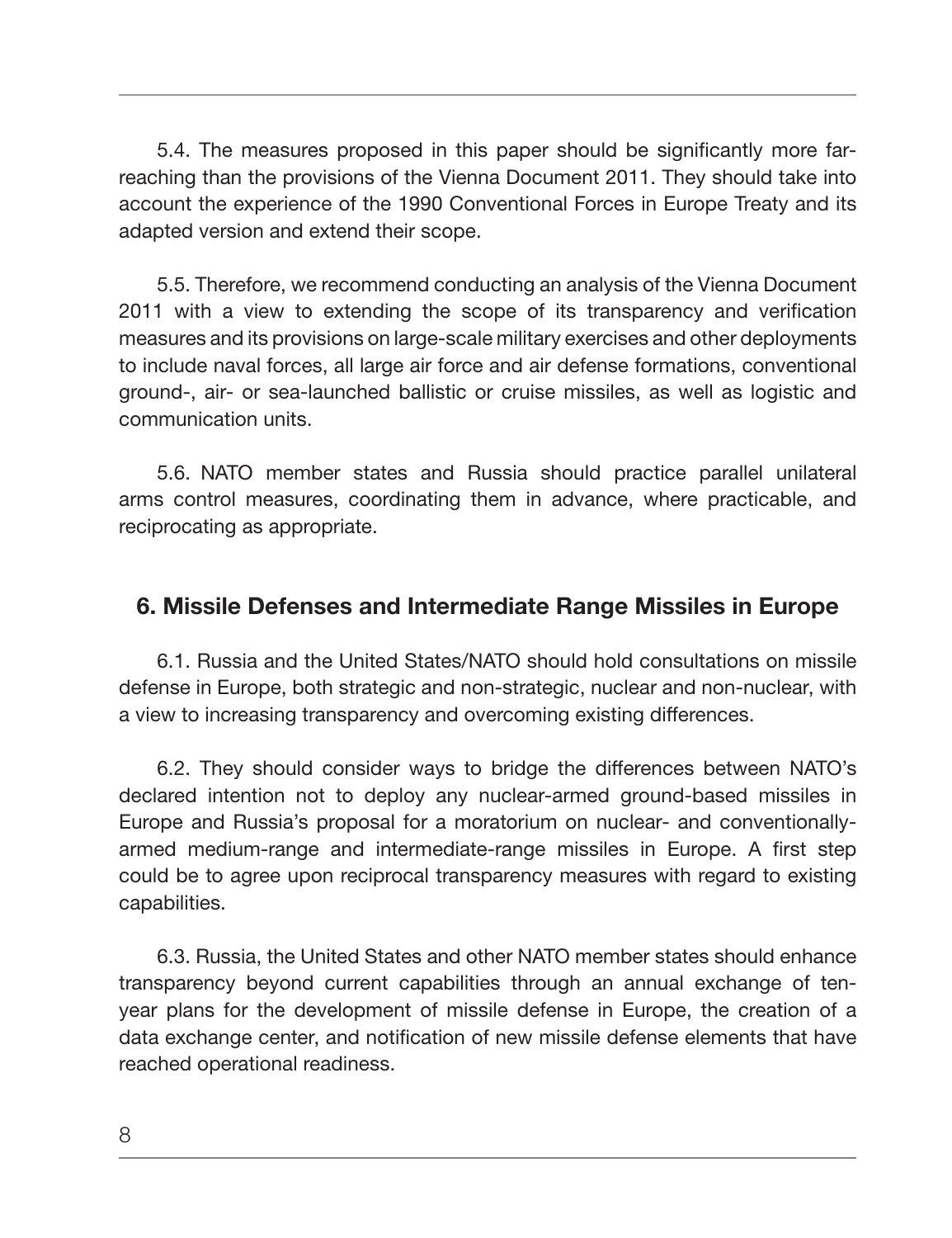# 7. Open Skies Treaty

7.1. Participants in the dialogue support preserving the Open Skies Treaty as it is one of the few remaining transparency instruments geared to promote confidencebuilding between states parties in Europe.

7.2. We should focus on the consequences of the U.S. withdrawal from the Open Skies Treaty for the remaining 33 states parties and on preserving the treaty. All states parties, including Russia, should remain in the Treaty for a sufficient time to assess how it would function in these conditions and to allow time for possible reentry by the United States. Russia and the United States, as well as other states parties, should discuss their concerns about the treaty and try to find agreed solutions.

7.3. Remaining states parties should consider the possibility of joint diplomatic initiatives aimed at returning the United States to the Open Skies Treaty.

### Americans, Europeans and Russians, who signed the statement

Note: Each of the signers of these recommendations agrees with most but not necessarily all of them.

Affiliations are for purposes of identification only

- 1. Benoît d'Aboville, Former Ambassador and Permanent Representative to NATO, Vice President of the Fondation pour la Recherche Stratégique (FRS), France.
- 2. James Acton, co-director, Nuclear policy Program, Carnegie Endowment for International Peace;
- 3. Graham Allison, Douglas Dillon Professor of Government, "Founding Dean" of Harvard's John F. Kennedy School of Government, until 2017 Director of its Belfer Center for Science and International Affairs, former Assistant Secretary of Defense;
- 4. Roy Allison\*, Professor of Russian and Eurasian International Relations, Director, Russian and Eurasian Studies Centre, St. Antony's College, Oxford;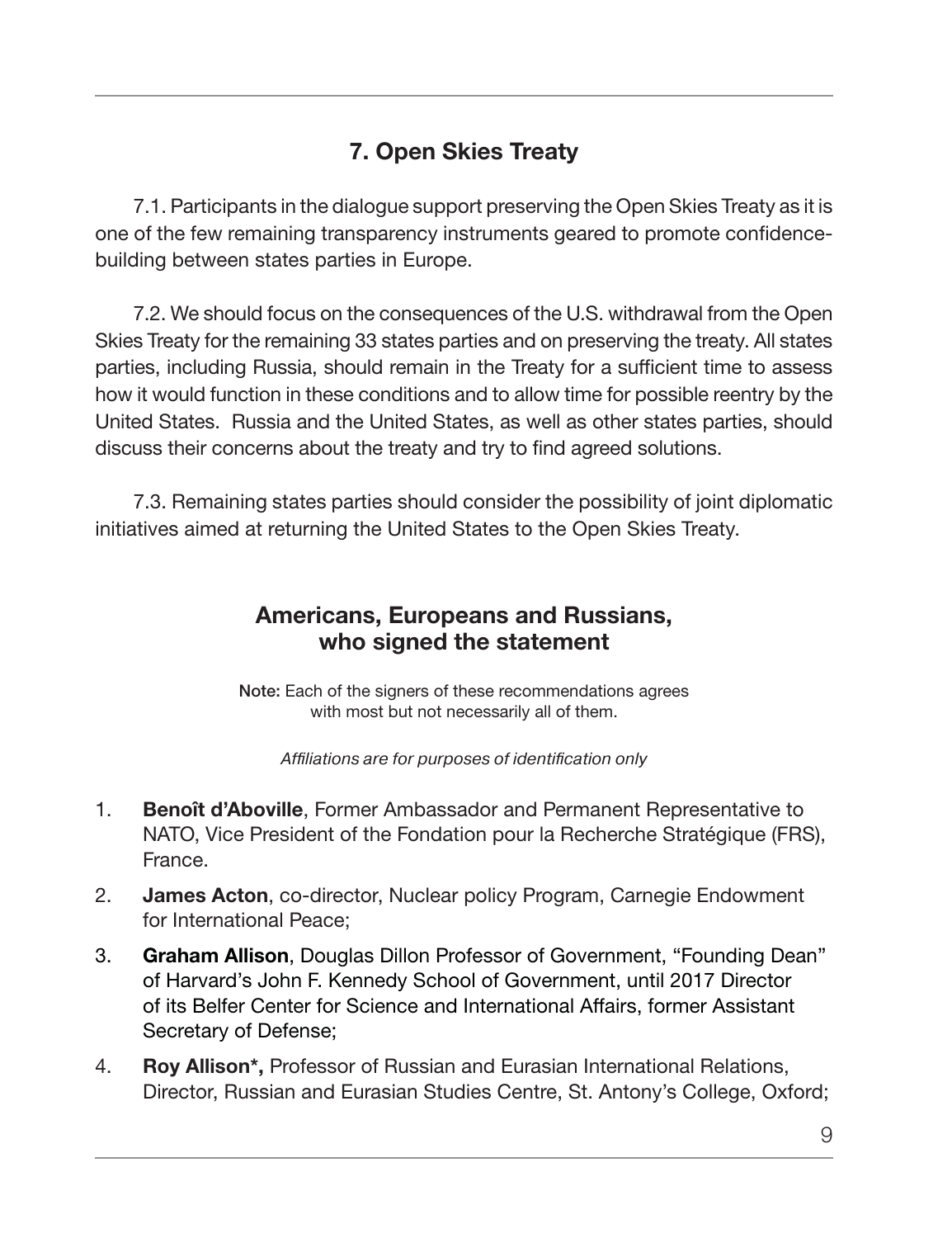- 5. Alexey Arbatov, Head, Center for International Security, Primakov National Research Institute of World Economy and International Relations (IMEMO), Member of the Russian Academy of Sciences;
- 6. Nadezhda Arbatova, Head, Department for European Political Studies, Primakov National Research Institute of World Economy and International Relations (IMEMO);
- 7. Valeriy Baranov, Colonel General (ret.), Inspector general of the Ministry of Defense.
- 8. Vladimir Baranovsky\*, Member of the Directorate, Primakov National Research Institute of World Economy and International relations (IMEMO), Member of the Russian Academy of Sciences;
- 9. Alexandra Bell<sup>\*</sup>, former Director for Strategic Outreach in the Office of the US Under Secretary of State for Arms Control and International Security, Senior Policy Director at the Center for Arms Control and Non-Proliferation;
- 10. Robert Bell\*, former assistant to the US President, former counselor to the Secretary General of NATO, distinguished Professor of the Practice, Georgia Tech;
- 11. **John Beyrle**, former Ambassador of the United States to the Russian Federation (2008–2012), former Ambassador to Bulgaria (2005–2008), Chairman of the U.S. Russia Foundation
- 12. James Bindenagel\*, Ambassador (ret.), Henry Kissinger Professor, em.Center for Advanced Security, Strategy and Integration StudiesRheinische Friedrich-Wilhelms-Universität Bonn;
- 13. Hans Blix, former Swedish Minister for Foreign Affairs, former IAEA Director General, Executive Chairman of the United Nations Monitoring, Verification and Inspection Commission (UNMOVIC);
- 14. Dieter Boden, Ambassador (ret), Potsdam;
- 15. Michael Boyce, Former Chief of the Defence Staff and First Sea Lord of the Royal Navy; a cross bench member of the the British House of Lords;
- 16. Ulrich J. Brandenburg, German Ambassador to NATO (2007–2010), German Ambassador to the Russian Federation (2010–2014);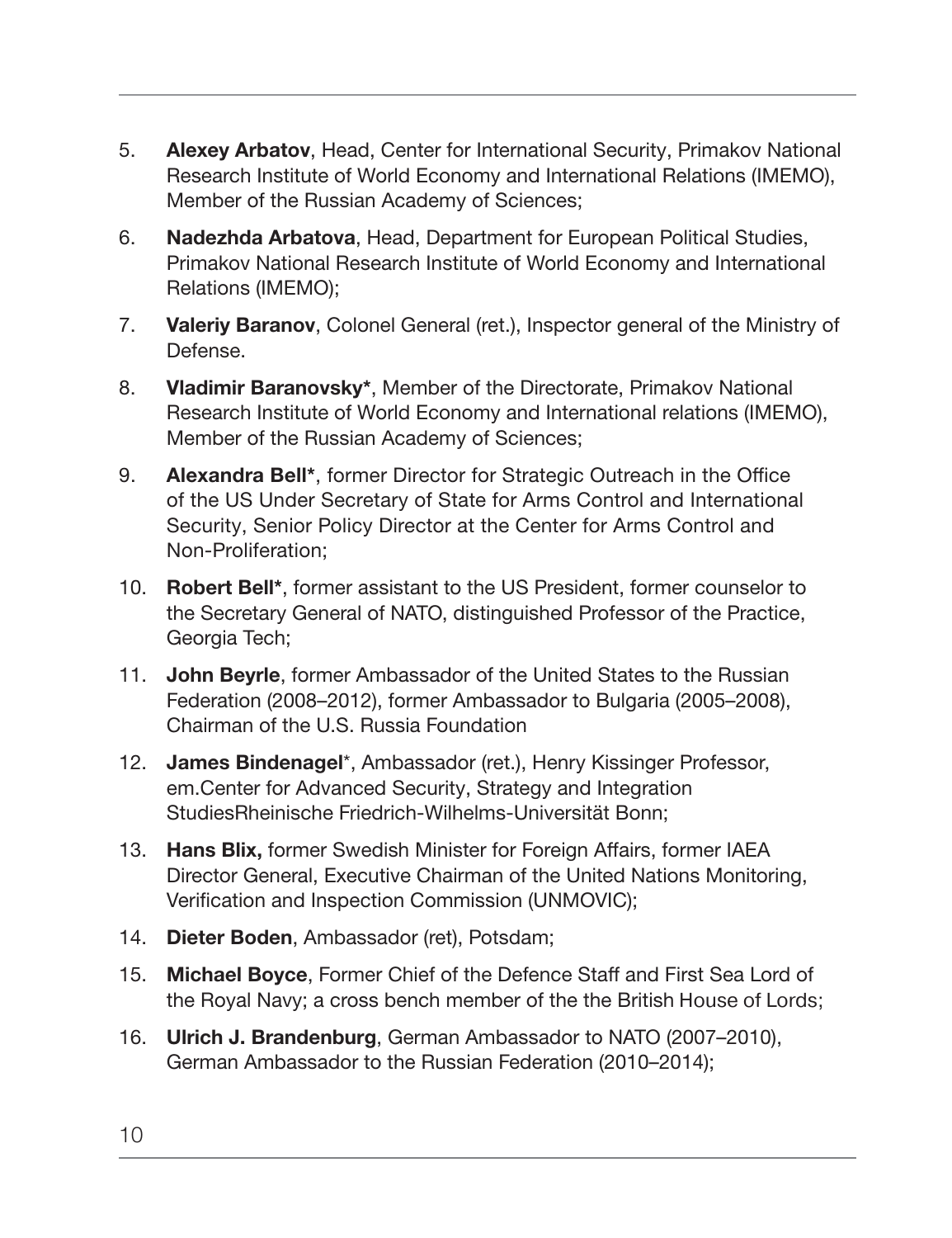- 17. Karl-Heinz Brunner, Member of Parliament, Spokesman on the Sub-Committee on Disarmament, Arms Control and Non-Proliferation of the German Bundestag, Berlin;
- 18. Corentin Brustlein, Director of the Center for Security Studies, France
- 19. Philip Breedlove\*, USAF General retired. Distinguished Professor, Sam Nunn School of International Affairs at Georgia Tech, former US European Command Commander and Supreme Allied Commander Europe;
- 20. Des Browne, Chair of the European Leadership Network (ELN), Vice Chairman of the Nuclear Threat Initiative (NTI), Convener of the TLG and former UK Defence Secretary
- 21. Denis Bukonkin<sup>\*</sup>, Director of Foreign Policy and Security Research Center, Minsk; Belorussia;
- 22. William J. Burns, President of the Carnegie Endowment for International Peace, former Deputy Secretary of State, former Ambassador to Russia;
- 23. Evgeniy Buzhinsky\*, Lieutenant General (ret.), Vice President of the Russian International Affairs Council; Chairman, Executive Board, PIR Center;
- 24. Vincenzo Camporini, former Chief of the Joint Defence Staff, Former Chief of Staff of the Air Force, Italy;
- 25. Samuel Charap<sup>\*</sup>, former Senior Advisor to the Undersecretary of State for Arms Control and International Security, 2011–2012;
- 26. Pierce Corden<sup>\*</sup>, former head of the department of the United States Arms Control and Disarmament Agency, research fellow at the Center for science, technologies and security policy;
- 27. Thomas Countryman<sup>\*</sup>, former Assistant Secretary of State for International Security and Nonproliferation, Chairman of the Arms Control Association;
- 28. Dmitry Danilov<sup>\*</sup>, Head of Department at the Institute of Europe of the Russian Academy of Sciences (IERAS);
- 29. Christopher Davis<sup>\*</sup>, Professorial Research Fellow, University of Oxford;
- 30. Lewis Dunn\*, former U.S. Ambassador to the Review Conference of the Parties to the Treaty on the Non-Proliferation of Nuclear Weapons;
- 31. Uffe Ellemann-Jensen, Former Danish Foreign Minister (1982-1993);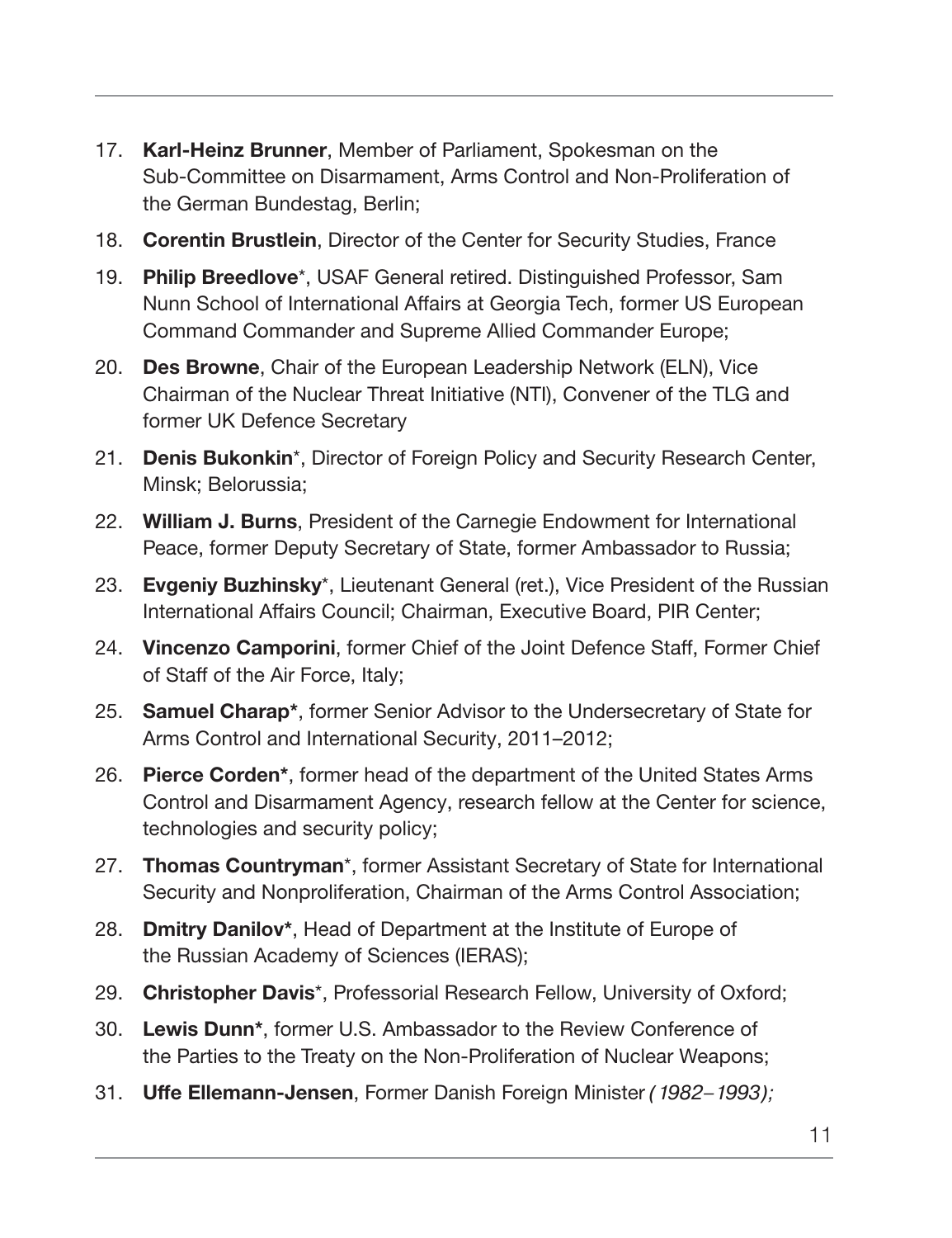- 32. Victor Esin\*, Colonel General (ret.), Former Head of the Main Staff of the Russian Strategic Rocket Forces, Leading Research Fellow, Department for Military-Political Research, Institute for the US and Canadian Studies, Russian Academy of Sciences (ISKRAN);
- 33. Marc Finaud\*, Head of Arms Proliferation and Diplomatic Tradecraft, the Geneva Centre for Security Policy;
- 34. **Ute Finckh-Kraemer**, former Member of Parliament, Foreign Affairs Committee, Sub-Committee on Disarmament, Arms Control and Non-proliferation; Alumna of Parliamentarians for Nuclear Disarmament and Non-proliferation (PNND);
- 35. Cornelius Friesendorf, Head, Centre for OSCE Research, Institute for Peace Research and Security Policy, at the University of Hamburg (IFSH);
- 36. Helmut W. Ganser, Brigadier-General (ret), Defence Advisor to the German NATO Delegation 2004–2008, Brussels;
- 37. Rainer L. Glatz, Lieutenant-General (ret), former Commander German Armed Forces Joint Force Command, Potsdam;
- 38. Valery Garbuzov, Director, Institute for the US and Canadian Studies, Russian Academy of Sciences (ISKRAN);
- 39. Francois Le Goff, General Secretary of the Franco-German-British Club of Three;
- 40. Thomas Gomart, Director, Institut français des relations internationales (IFRI);
- 41. Alexander Graef, Research Fellow, Institute for Peace Research and Security Policy at the University of Hamburg (IFSH);
- 42. Charles Grant, Director of the Centre for European Reform (CER), UK;
- 43. Philippe Gréciano, Professor at Grenoble Alpes University, Jean Monnet Chair, Member of the Center for International Security and EU Cooperation, France;
- 44. Alexey Gromyko\*\*, Director of the Institute of Europe of the Russian Academy of Sciences (IERAS), Corresponding Member of the Russian Academy of Sciences;
- 45. Wolfgang Guensche, LtColonel (ret), former Head of Arms Control Unit, German Armed Forces Verification Centre, Geilenkirchen; former military advisor to the German Foreign Office on security, arms control and disarmament;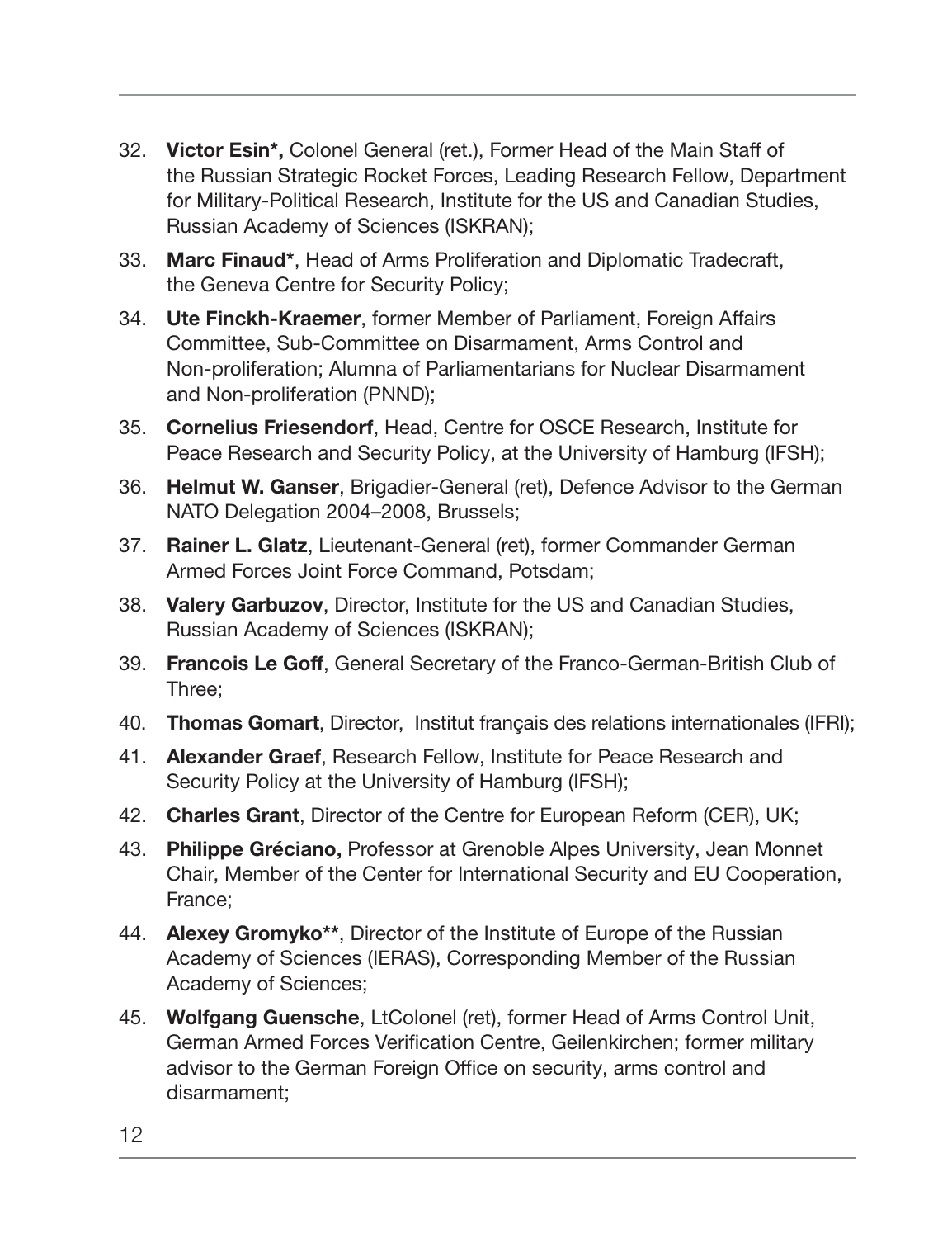- 46. David Hannay, Former Ambassador to the EU and to the UN; current Chair of UK All Party Parliamentary Group on Global Security and Non-Proliferation in the UK Parliament;
- 47. Ruediger Hartmann, Ambassador (ret), former Commissioner of the German Federal Government for Disarmament and Arms Control;
- 48. Benjamin Hautecouverture, Senior Research Fellow at Fondation pour la recherche stratégique (FRS);
- 49. François Heisbourg, Chairman and Special Advisor, International Institute for Strategic Studies (IISS) / Foundation pour la Recherche Stratégique (FRS), France;
- 50. Kurt Herrmann, Lieutenant-General (ret), former Head NATO Military Liaison Mission (MLM), Moscow, and former Director NATO Communication and Information Systems Services Agency (NCSA);
- 51. Sven Hirdman, Ambassador to Russia 1994-2004, State Secretary Ministry of Defence of Sweden (1979–1982);
- 52. Matthias Hoehn, Member of Parliament, Chairman, Sub-Committee on Disarmament, Arms Control and Non-Proliferation of the German Bundestag, Berlin;
- 53. Hellmut Hoffmann, Ambassador (ret), former Representative of the Federal Republic of Germany to the Conference on Disarmament (2009–2013);
- 54. Heiner Horsten, Ambassador (ret), Permanent Representative of the Federal Republic of Germany to the OSCE in Vienna 2008–2012;
- 55. Hans Huebner, Brigadier-General (ret), former Director, German Arms Control Verification Centre, Geilenkirchen;
- 56. Hans-Dieter Heumann, Ambassador (ret.), former President of Federal College for Security Policy, Berlin;
- 57. Jon Huntsman, former Governor of Utah, former Ambassador of the United States to Russia, to China and to Singapore;
- 58. Igor Istomin, Senior Lecturer at the Department of Applied International Political Analysis, MGIMO University;
- 59. Igor Ivanov, Minister of Foreign Affairs (1998-2004), former Secretary of the Security Council of the Russian Federation (2004–2007), President of Russian International Affairs Council (RIAC);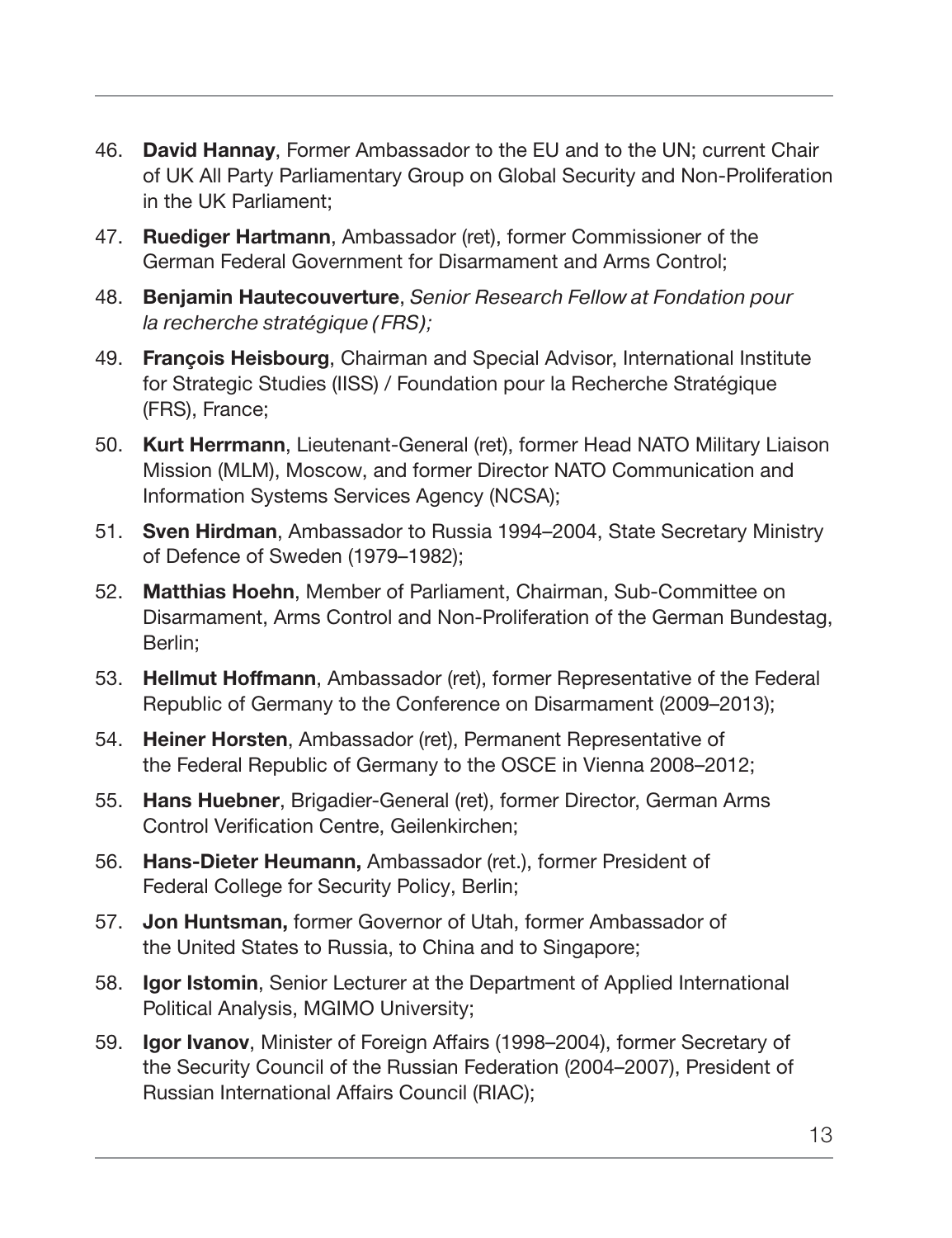- 60. Juhani Kaskeala, Senior Finnish Admiral and former Chief of Defence of the Finnish Defence Forces (2001–2009);
- 61. Daryl G. Kimball, Executive Director, Arms Control Association;
- 62. Michael Kofman\*, Director of the Russia Studies Program at CNA, Fellow at the Kennan Institute, Woodrow Wilson International Center;
- 63. Bert Koenders, Former Foreign Minister of the Netherlands;
- 64. Lawrence Korb<sup>\*</sup>, US Navy Captain (ret.), former Assistant Secretary of Defense, Reagan Administration, Senior Research Fellow, Center for American Progress, and Senior Advisor, Defense Information Center;
- 65. Andrey Kortunov\*, Director General, Russian International Affairs Council;
- 66. Oleg Krivolapov\*, Research Fellow, Department for Military-Political Research, Institute for the US and Canadian Studies, Russian Academy of Sciences (ISKRAN);
- 67. Evgeniy Kozhokin, Dean of School of International Relations and Regional Studies of the State University for Humanitarian Studies;
- 68. **Ulrich Kuehn**, Head, Arms Control and Emerging Technologies, Institute for Peace Research and Security Policy at the University of Hamburg (IFSH);
- 69. Valentin Kuznetsov\*, Vice Admiral (ret.), former Chief Military Representative of the RF at NATO, Senior Research Fellow, Department for Military-Political Research, Institute for the US and Canadian Studies, Russian Academy of Sciences (ISKRAN);
- 70. Henrik Larsen, Senior Researcher, Center for Security Studies, Swiss Federal Institute of Technology (ETH Zürich);
- 71. Robert Legvold, Marshall D. Shulman Professor, Columbia University;
- 72. Imants Liegis, Latvian Ambassador to France and to Hungary, Latvia's Defense Minister (2009–2010) and the Acting Minister of Justice (2009–2010);
- 73. **Osman Faruk Logoglu**, former Turkish Ambassador to the United States and former Undersecretary of the Ministry of Foreign Affairs;
- 74. Mogens Lykketof, former Minister for Finance and Foreign Affairs and Speaker of Parliament, Denmark. Former President of the United Nations General Assembly (2015–2016), Denmark;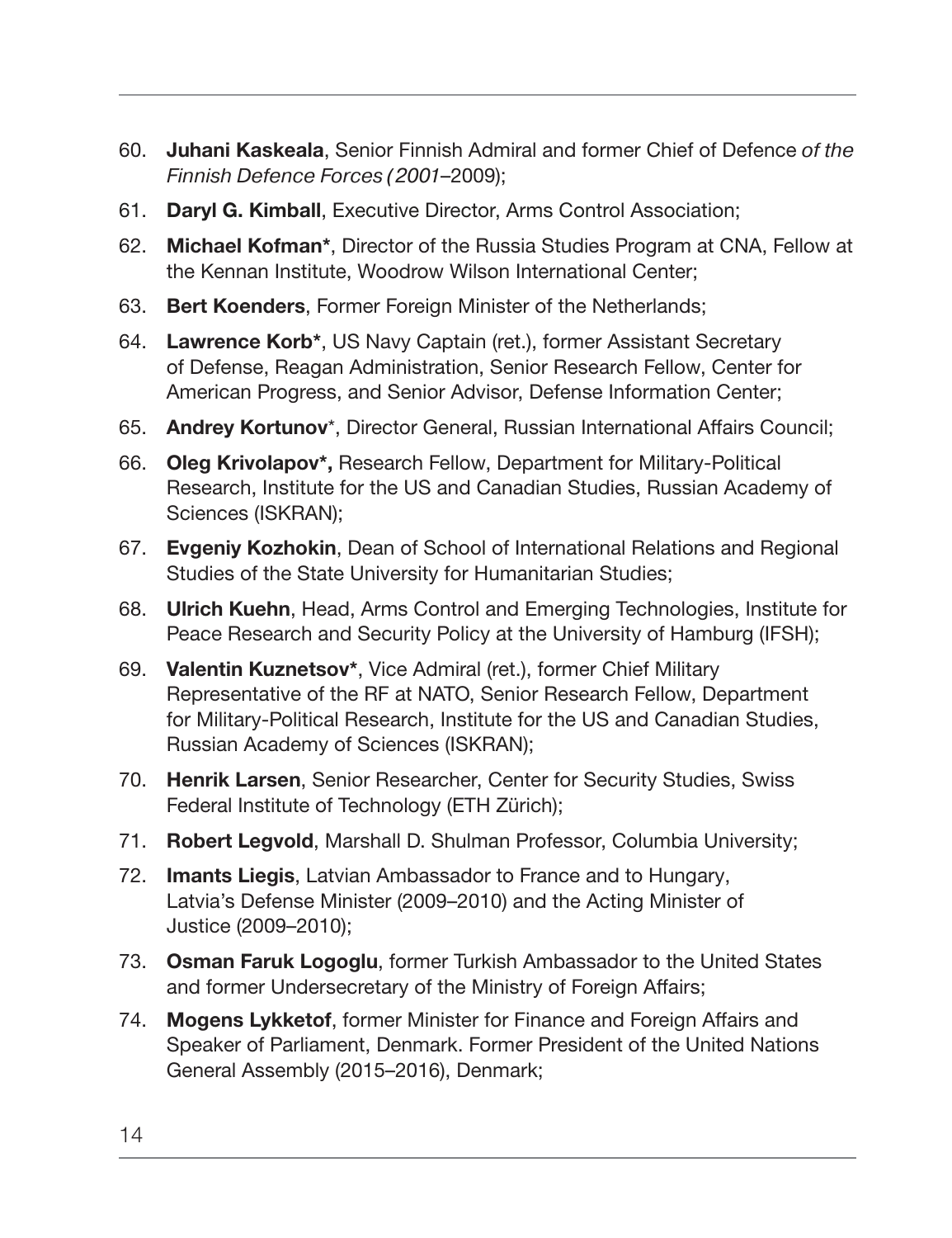- 75. Roderic Lyne, former British ambassador to the Russian Federation;
- 76. Ruediger Luedeking, Ambassador (ret), former Deputy Commissioner of the German Federal Government for Disarmament and Arms Control;
- 77. Vladimir Lukin, Russian Ambassador to the United States (1992-1994), director on the board of the Nuclear Threat Initiative (NTI), Deputy Chair of the Foreign Affairs Committee of the Federation Council of the RF;
- 78. Douglas Lute\*, Lieutenant General (rt.), US Ambassador to NATO, 2013–2017, Senior Fellow, Belfer Center, Harvard University;
- 79. Emmanuelle Maitre, Research Fellow at FRS;
- 80. Michael Maclay, Chairman of the Franco-German-British Club of Three;
- 81. János Martonyi, Former Foreign Affairs Minister of Hungary;
- 82. **John McColl**, former NATO Deputy Supreme Allied Commander Europe (DSACEUR) and Lieutenant-Governor of Jersey, UK;
- 83. Oliver Meier, Senior Researcher, Institute for Peace Research and Security Policy at the University of Hamburg (IFSH);
- 84. Giles Merritt, Founder and Chairman, Friends of Europe;
- 85. Mira Milosevich-Juaristi, Senior Analyst for Russia and Eurasia, Elcano Royal Institute for International and Strategic Studies, Spain;
- 86. Victor Mizin\*, Leading Research Fellow, Center for International Security, Primakov National Research Institute of World Economy and International Relations (IMEMO);
- 87. Thierry de Montbrial, founder and Executive chairman of Institut français des relations internationales (IFRI);
- 88. Klaus Naumann, General (ret), former Chief of Staff of the Bundeswehr (German Armed Forces); Former Chairman of the NATO Military Committee (1996-1999);
- 89. Alexander Nikitin\*, Director of the Center for Euro-Atlantic Security, of the Moscow State Institute of International Relations of the Ministry of Foreign Affairs of the Russian Federation (MGIMO), Honorary President of the Russian Association of Political Science;
- 90. Bernard Norlain, General (ret), former Air Defense Commander and Air Combat Commander of the French Air Force;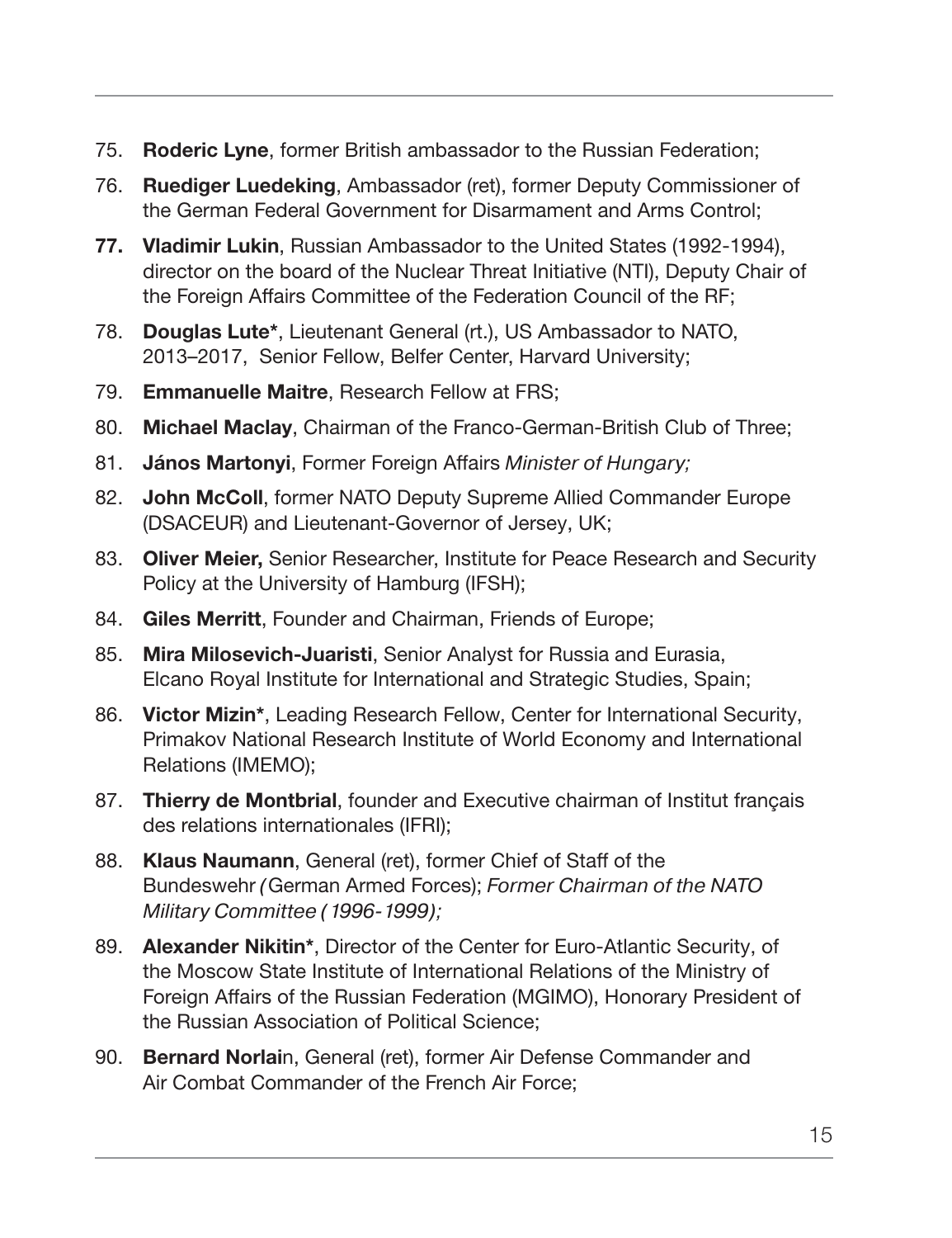- 91. **Joseph Nye**, Harvard University Distinguished Professor Emeritus, Under Secretary of State, former Assistant Secretary of Defense, former Dean of the John F. Kennedy School of Government;
- 92. Olga Oliker\*, Director for Europe and Central Asia, International Crisis Group;
- 93. Sergey Oznobishev\*, Head, Department of Military and Political Analysis and Research Projects, Primakov Institute of World Economy and International Relations (IMEMO);
- 94. William Perry, former US Secretary of Defense, Director of the Preventive Defense Project at CISAC, FSI Senior Fellow;
- 95. Thomas R Pickering, former US Under Secretary of State, former Ambassador to Jordan, Nigeria, El Salvador, Israel, the United Nations, India and Russia;
- 96. Steven Pifer\*, former US Ambassador to Ukraine, William Perry research fellow at Stanford University and nonresident senior fellow at the Brookings Institution;
- 97. William Potter, Director, James Martin Center for Nonproliferation Studies and Sam Nunn and Richard Lugar Professor of Nonproliferation Studies Middlebury Institute of International Studies at Monterey, Foreign Member to the Russian Academy of Sciences;
- 98. Pavel Palazhchenko\*, Head of the International Relations, the Gorbachev Foundation;
- 99. Giampaolo Di Paola, former Minister of Defence of Italy; Former Chairman of NATO Military Committee;
- 100. Solomon Passy, former Chairman of the United Nations Security Council, former Bulgarian Foreign Minister;
- 101. Friedrich W. Ploeger, Lieutenant-General (ret), German Airforce, former Deputy Commander AIRCOM Ramstein (2010–2013);
- 102. **Ruprecht Polenz**, President German Association for East European Studies, former Chairman Committee on Foreign Affairs of the German Bundestag
- 103. Paul Quilès, President of the Initiatives for Nuclear Disarmament (IDN). Former Defence Minister and former President of the Defence and Armed Forces Committee of the National Assembly of France;
- 104. Alain Richard, French Senator; Defence Minister of France (1997–2002);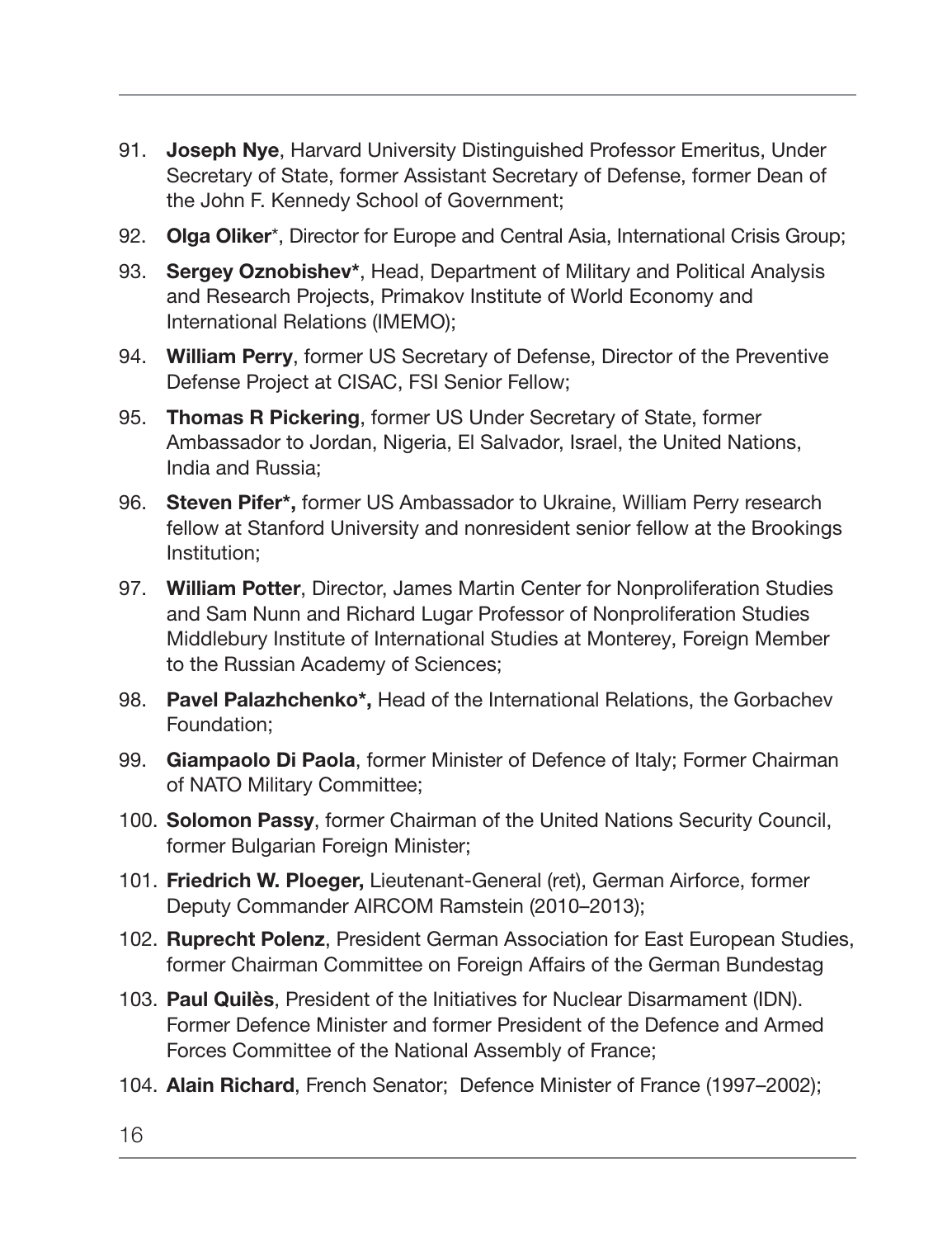- 105. David Richards, General (ret), former Chief of the Defence Staff, member of the UK House of Lords;
- 106. Wolfgang Richter\*, Colonel (ret.), Senior Military Advisor of the Permanent Representation of Germany to the OSCE, Vienna (2005–2009); Senior Associate, International Security Division, German Institute for International and Security Affairs, Berlin (SWP)
- 107. Malcolm Rifkind, Former Conservative MP in the UK Parliament, former chairman of the Intelligence and Security Committee and former British Defence Secretary and former Foreign Secretary;
- 108. Cynthia Roberts\*, Professor of Political Science, Hunter College, City University of New York, Senior Research Scholar, Columbia University, policy adviser, Joint Staff, US Department of Defense, 2019;
- 109. George Robertson, Former NATO Secretary General; Former UK Secretary of State for Defence;
- 110. Sergey Rogov<sup>\*\*</sup>, Academic Director, Institute for the US and Canadian Studies, Russian Academy of Sciences (ISKRAN), Chairman of the International Security Advisory Board of the Scientific Council at the Security Council of the Russian Federation; Member of the Russian Academy of Sciences;
- 111. Kevin Ryan\*, Associate at the Belfer Center for Science and International Affairs, Member of the US-Russia Initiative to Prevent Nuclear Terrorism, former Defense Attache at the US embassy in Russia, Brigadier General;
- 112. Laëtitia Saint-Paul, French Politician and Vice President of the National Assembly;
- 113. Pavel Sharikov\*, Leading Research Fellow, Department for Military-Political Research, Institute for the US and Canadian Studies, Russian Academy of Sciences (ISKRAN);
- 114. **Joon Sherbak**, former First Deputy of the Permanent Representative of the RF at the United Nations, Research Fellow Chief the Institute of Europe of the Russian Academy of Sciences;
- 115. Robby Schlund, Head of German-Russian Parliament Group, Deutscher Bundestag;
- 116. Hans-Joachim Schmidt, Senior Associate Research Fellow, Peace Research Institute Frankfurt (PRIF);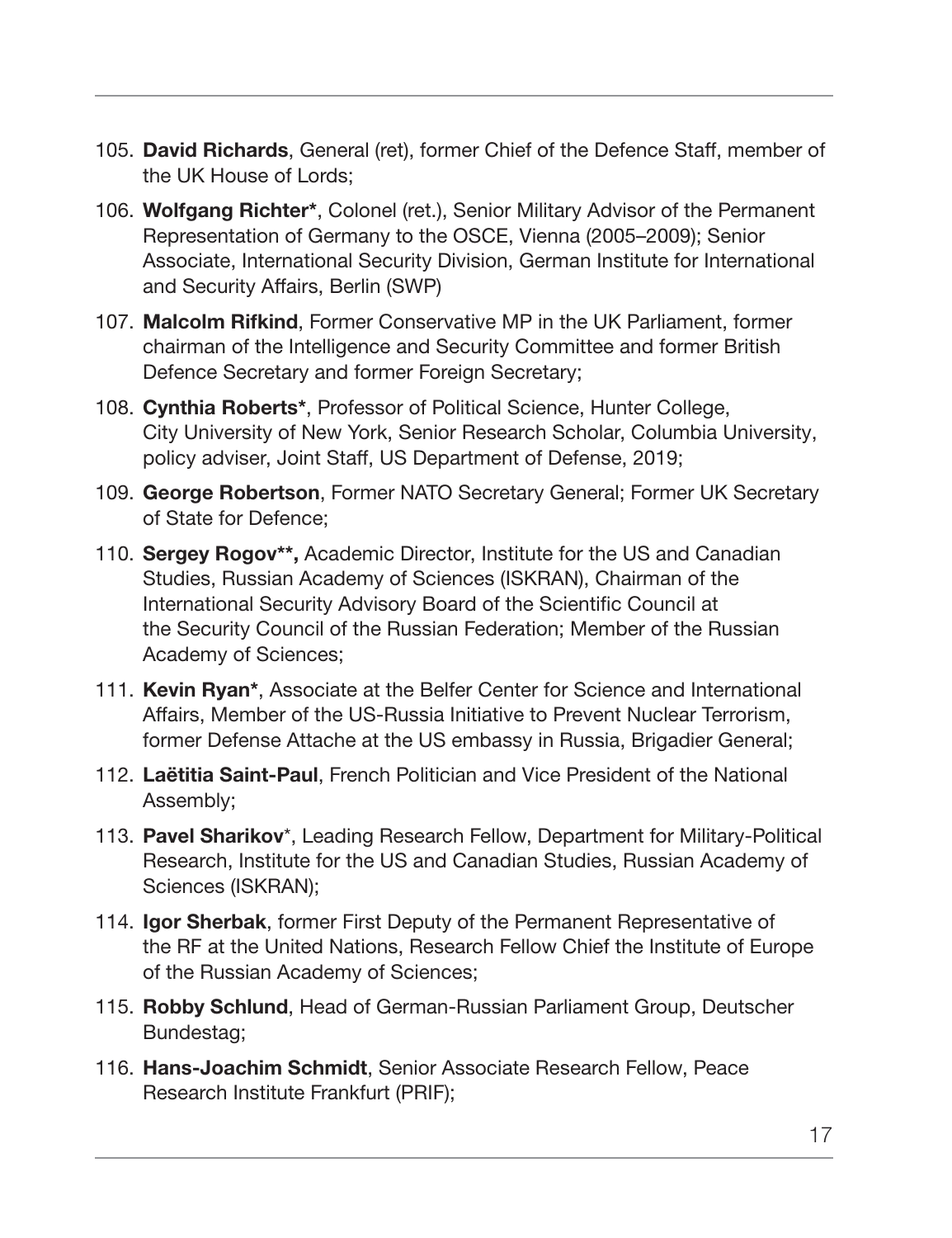- 117. Reiner Schwalb, Brigadier-General (ret), National German Representative at NATO Allied Command Transformation, Norfolk/VA, 2007–2010; German Senior Defense Official and Attaché to the Russian Federation, Moscow, 2011–2018;
- 118. Vladimir Senko, former Foreign Minister of Belarus; Former Ambassador of Belarus to the United Kingdom.;
- 119. Stefano Silvestri, Senior Scientific Advisor at Istituto Affari Internazionali (IAI), former Under Secretary of State for Defence, former President of IAI (2001–2013);
- 120. Hartwig Spitzer, Professor, Centre for Science and Peace Research, University of Hamburg;
- 121. Michael Staack, Professor, Helmut-Schmidt-University/University of the Armed Forces in Germany, Hamburg;
- 122. Armin Staigis, Brigadier-General (ret), former Vice President of the Federal Academy for Security Policy in Berlin;
- 123. Stefano Stefanini, former Permanent Representative to NATO, Former Diplomatic Advisor to the President of Italy;
- 124. Angela Stent, professor, Georgetown University;
- 125. Nataliya Stepanova\* Research Fellow, Department for Military-Political Studies, Institute for the US and Canadian Studies, Russian Academy of Sciences (ISKRAN);
- 126. Goran Svilanović, Former Secretary General, Regional Cooperation Council, Serbia;
- 127. **Strobe Talbott**, Distinguished fellow in the Foreign Policy program at the Brookings Institution, Deputy Secretary of State (1994–2001), President of the Brookings Institution (2002–2017);
- 128. John Tefft, former US Ambassador to Russia, Ukraine, Georgia, and Lithuania
- 129. Greg Thielmann\*, Board member of the Arms Control Association, Commissioner of the U.S.-Russian-German "Deep Cuts" Project;
- 130. Adam Thomson<sup>\*</sup>, Director of the European Leadership Network, Permanent UK Representative to NATO (2014–2016);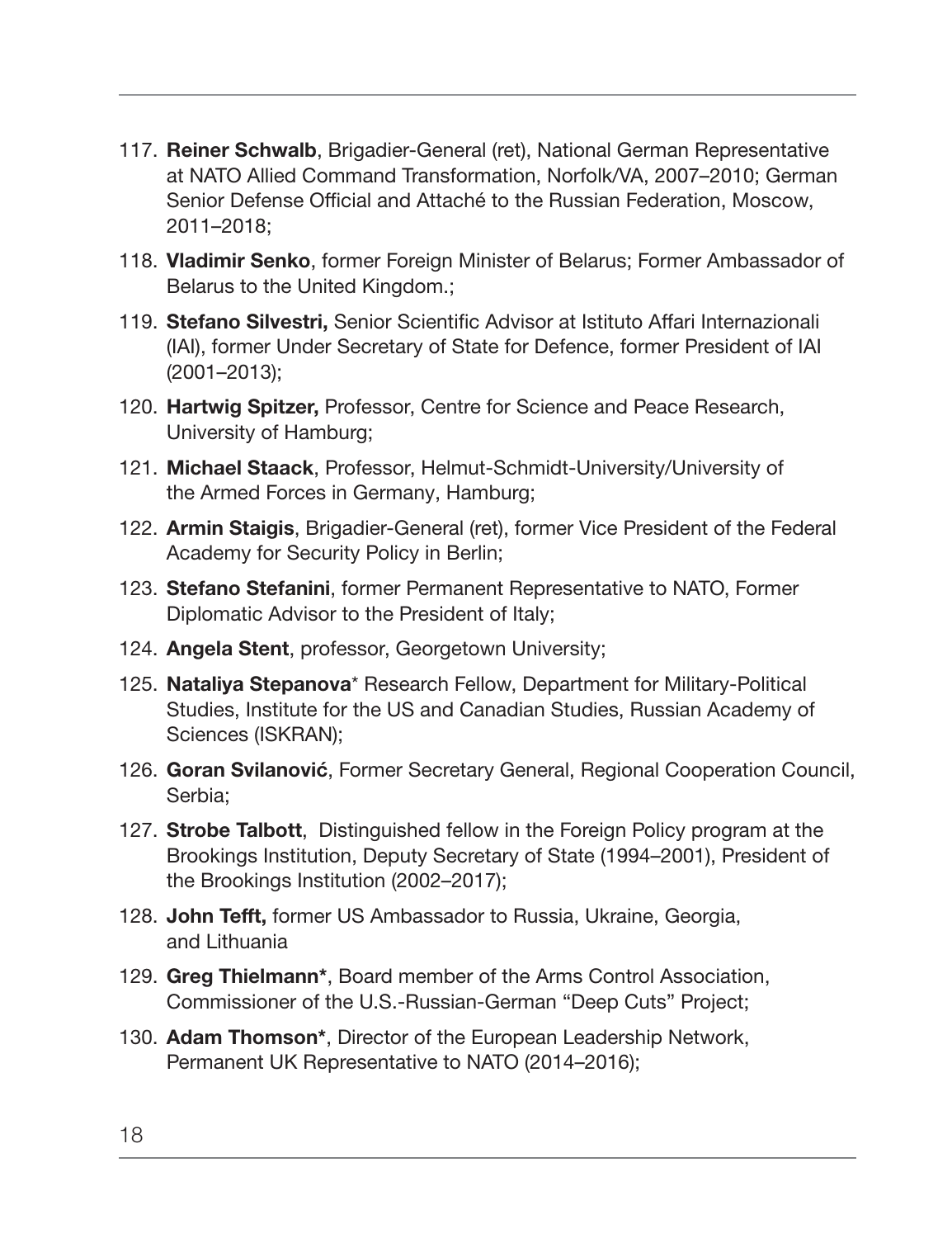- 131. Alexander Tikhansky, military-political analyst (Belarus), professor of the Academy of Military Science of Russia;
- 132. Nathalie Tocci, Director of Istituto Affari Internazionali (IAI), Italy, Special Adviser to EU High Representative/Vice President Josep Borrell;
- 133. Vyacheslav Trubnikov, Director of the Foreign Intelligence Service (1996– 2000), Deputy Foreign Minister of the Russian Federation (2000–2004), Member of the Directorate, Primakov National Research Institute of W orld Economy and International Relations (IMEMO);
- 134. Vygaudas Ušackas\*, former Foreign Minister of Lithuania, Lithuanian ambassador to USA, Mexico and UK as well as EU ambassador to Russia and Afghanistan, Member of the Board of Directors of Avia Solutions Group;
- 135. Alexander Vershbow\*, former Assistant Secretary of Defense, former NATO Deputy Secretary General; former US Ambassador to South Korea, NATO, Russia; Distinguished Visiting Fellow at University of Pennsylvania's Perry World House; Distinguished Fellow at the Atlantic Council;
- 136. Karsten D. Voigt, former Member of Parliament and President of the NATO-Parliamentary Assembly, former German-American Coordinator in the German Federal Foreign Office;
- 137. Fedor Voytolovsky, Director, Primakov National Research Institute of World Economy and International Relations (IMEMO), Corresponding Member of the Russian Academy of Sciences;
- 138. Andrew Weber, former U.S. Assistant Secretary of Defense for Nuclear, Chemical and Biological Defense Programs, and Senior Fellow, Council on Strategic Risks.
- 139. Igor Yurgens\*, President of the All-Russian Insurance Association, Member of the Board of the Russian Union of Industrialists and Entrepreneurs;
- 140. Andrey Zagorskiy\*, Head, Department for Disarmament and Conflict Resolution Studies, Primakov National Research Institute for World Economy and International Relations of the Russian Academy of Sciences (IMEMO);
- 141. Dr Wolfgang Zellner, Senior Research Fellow and former Deputy Director, Institute for Peace Research and Security Policy at the University of Hamburg (IFSH)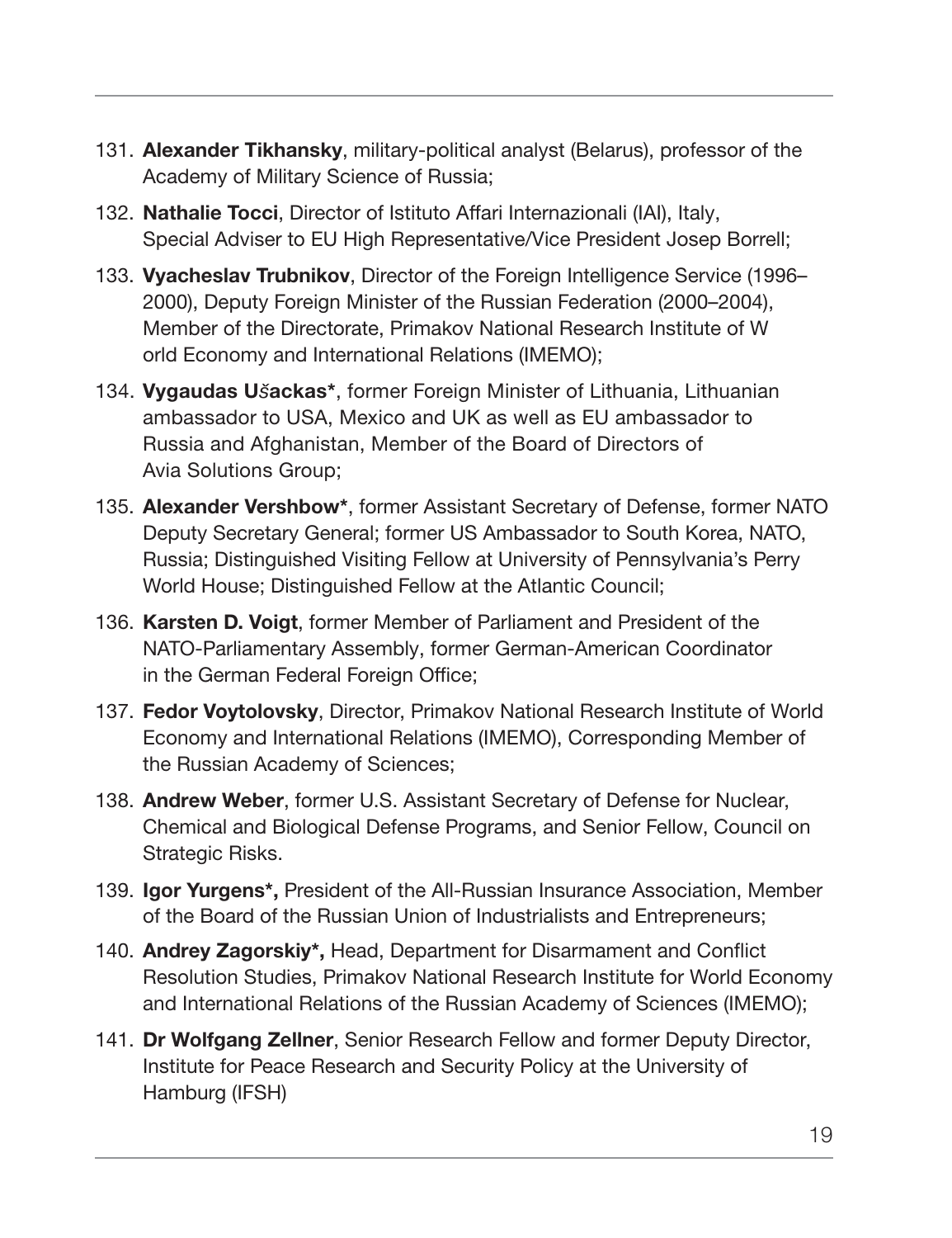- 142. Valery Zhuravel, Colonel (ret), chief adviser of the Department of International Security of the Staff of the Security Council of the Russian Federation (2009–2014), head of the Center for Arctic Studies of the Institute of Europe of the Russian Academy of Sciences;
- 143. Vitaliy Zhurkin, Director Emeritus, Institute of Europe of the Russian Academy of Sciences (IERAS), Member of the Russian Academy of Sciences;
- 144. Pavel Zolotarev\*, Major General (ret.), Leading Research Fellow, Department of Military-Political Studies, Institute for the US and Canadian Studies, Russian Academy of Sciences (ISKRAN);
- 145. Vladislav Zubok, professor, London School of Economics.
	- \* Members of the expert group.
	- \*\* Co-chairs of the expert group.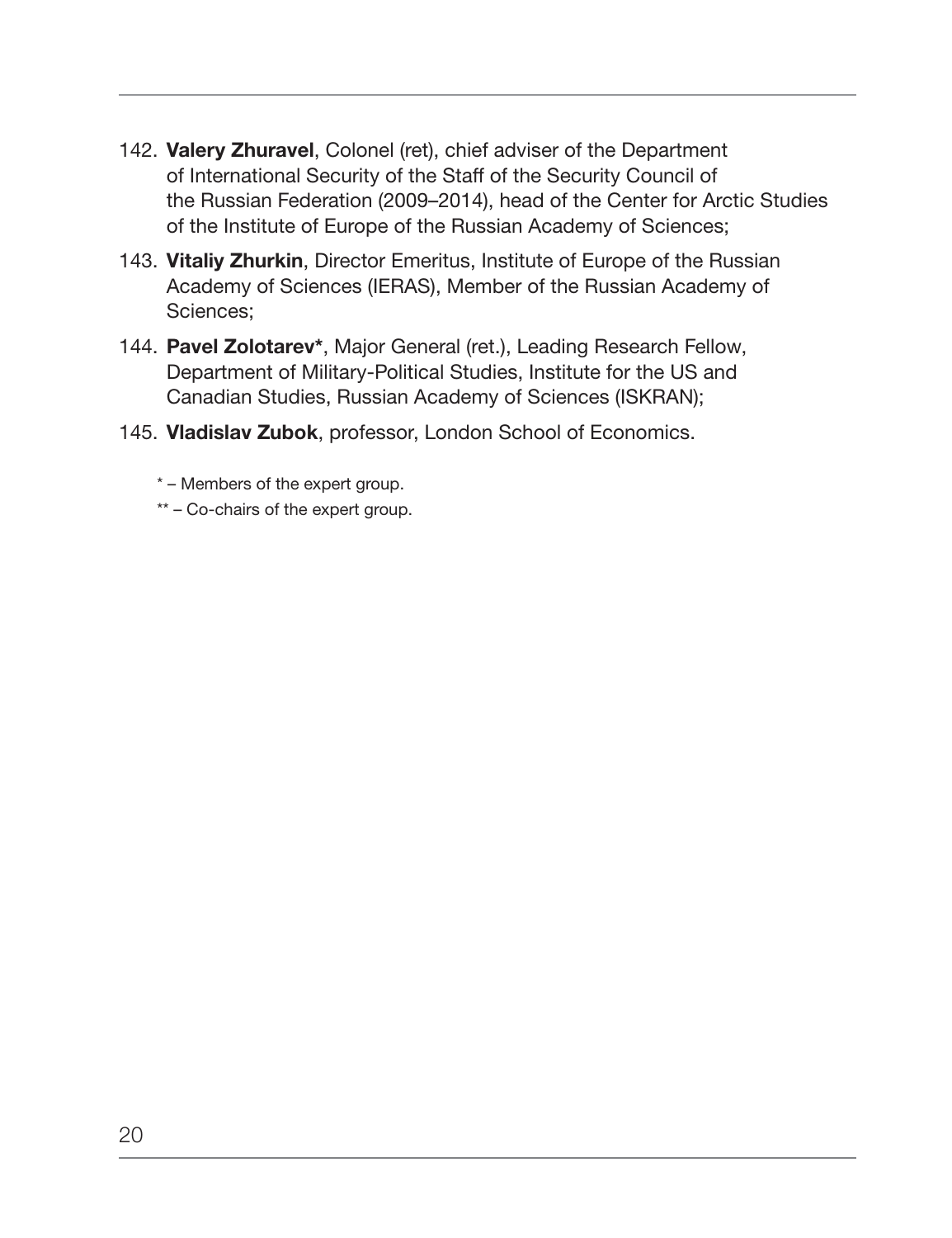# РЕЗЮМЕ

Группа российских, американских и европейских экспертов провела летомосенью 2020 года 15 онлайн-семинаров по снижению рисков конфронтации между Россией и НАТО и предлагает следующее:

Мы призываем для поддержания стратегической стабильности предпринять неотложные действия с целью продления Договора СНВ-3 на последующие пять лет.

В то же время мы обеспокоены происходящим в последние годы ухудшением ситуации в сфере европейской безопасности. Создававшаяся десятилетиями система контроля над ядерными и обычными вооружениями стремительно разрушается без какой-либо альтернативы. Инциденты в ходе военной деятельности, которые происходят при непосредственном сближении вооруженных сил России и НАТО, вызывают тревогу и приводят к риску эскалации. Хотя члены нашей группы имеют разные оценки ключевых причин этого кризиса, мы выражаем озабоченность, что такое нарастание напряженности между Россией и НАТО делает все более реальной угрозу опасной конфронтации.

Принимая во внимание складывающуюся ситуацию, мы призываем лидеров наших государств продемонстрировать политическую волю для того, чтобы уменьшить риск военного конфликта. Необходимо предпринять действия в военной сфере и сфере безопасности независимо от того, приведут ли они к прогрессу в решении серьезных политических споров между нашими странами. По нашему мнению, такие шаги могут способствовать созданию атмосферы, в которой решение этих сложных политических вопросов станет более достижимым.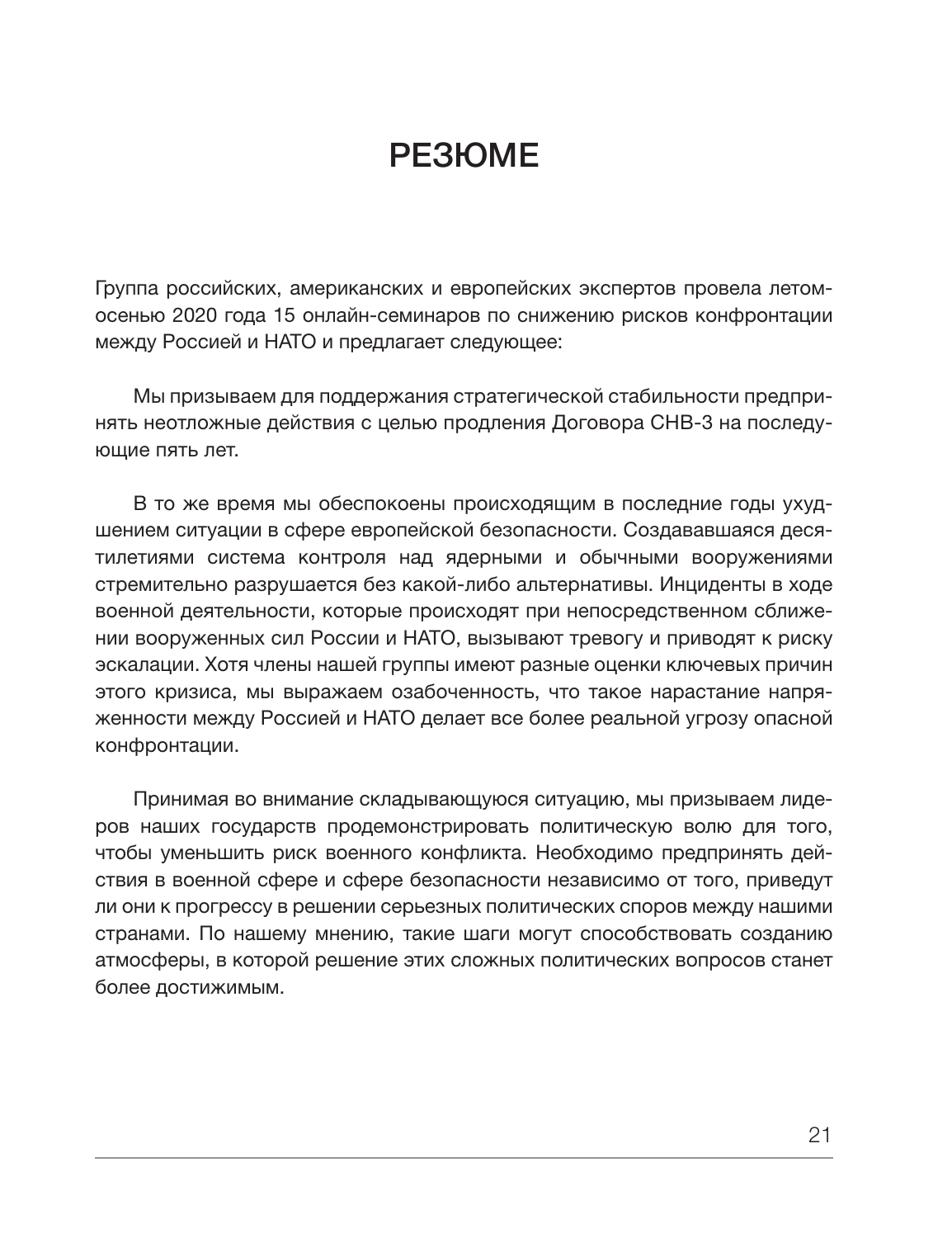Мы предлагаем комплекс мер, отдавая себе отчет в том, что не все из этих шагов могут быть осуществлены немедленно. Подробные рекомендации, которые изложены ниже, затрагивают следующие темы:

- 1. Возобновление практического диалога между Россией и НАТО и прямых контактов между командным составом вооруженных сил и экспертами России и государств-членов НАТО.
- 2. Разработка общих правил, которые уменьшат риск ненамеренных инцидентов на суше, море и в воздухе.
- 3. Укрепление стабильности посредством повышения транспарентности, воздержания от опасной военной деятельности и путем создания каналов связи, которые помогут не допустить эскалации возможных инцидентов.
- 4. Использование и, возможно, дополнение Основополагающего акта Россия-НАТО от 1997 года в целях кодификации сдержанности, транспарентности и мер доверия.
- 5. Выявление возможных мер ограничений на развертывание обычных вооруженных сил НАТО и России в Европе в целях повышения транспарентности и укрепления стабильности.
- 6. Создание консультационного механизма между Россией и США/НАТО по вопросам ракет промежуточной (средней) дальности и противоракетной обороны в целях предотвращения новой гонки ракетно-ядерных вооружений в Европе.
- 7. Сохранение Договора по открытому небу.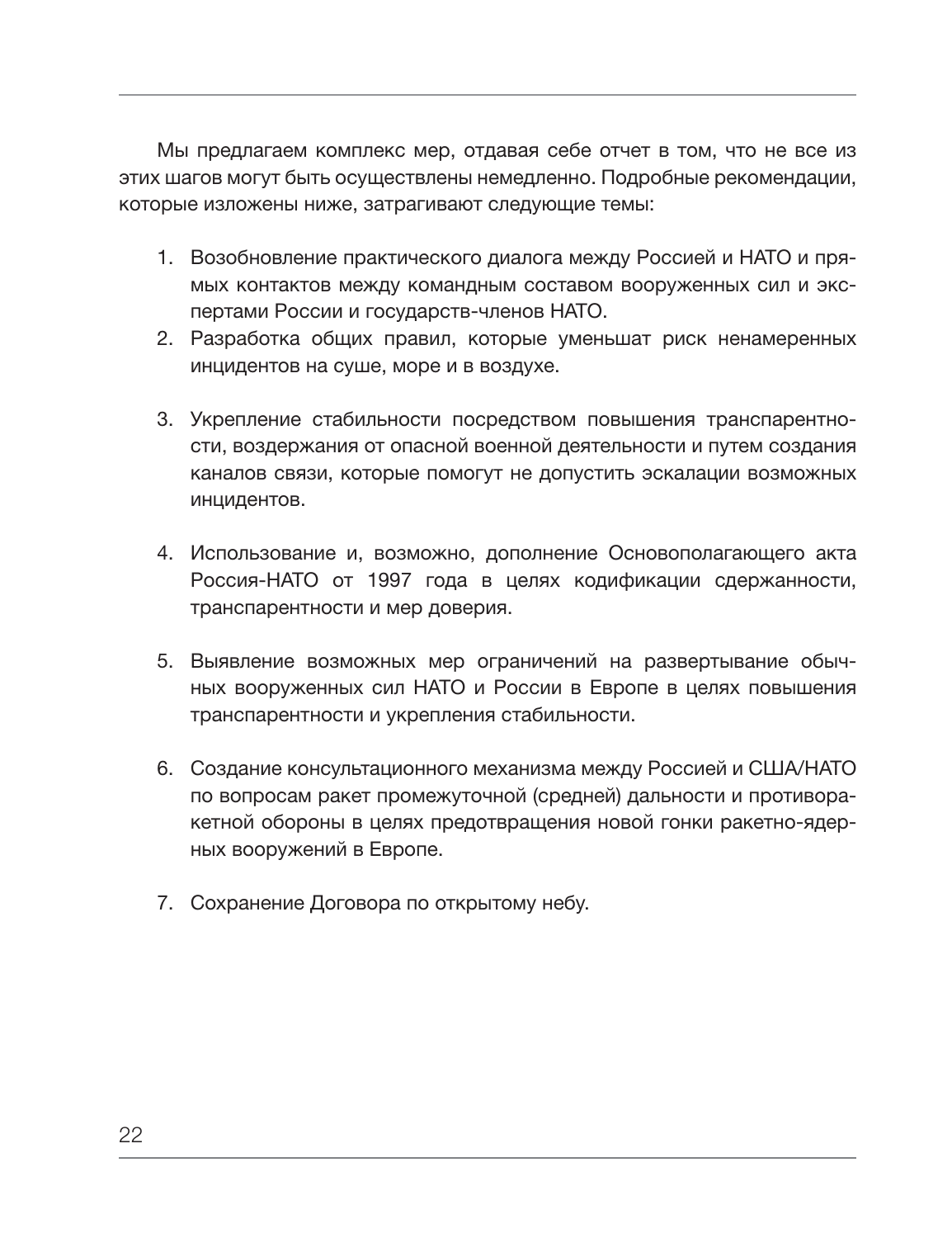# КОНКРЕТНЫЕ ПРЕДЛОЖЕНИЯ

### 1. Необходимость диалога

1.1. Предлагается активизировать политический диалог на уровне послов в Совете Россия-НАТО, включая проведение брифингов военных экспертов по мере необходимости.

1.2. В ходе процесса анализа «НАТО-2030» России и странам-членам НАТО следует провести оценку отношений между Россией и НАТО с целью возобновления диалога между военными. В то время как практическое сотрудничество между Россией и НАТО в основном остается приостановленным, такой диалог следует рассматривать не как отход НАТО от политики «никакого бизнеса как обычно», а как шаг, который необходим для повышения предсказуемости и снижения риска перерастания военных инцидентов на море, в воздушном пространстве и на суше в военный конфликт.

1.3. В случае достижения какой-либо формальной или неформальной договоренности могут предприниматься первоначальные шаги в виде параллельных односторонних мер, не требующих заключения формального соглашения между Россией и НАТО или отдельными странами-членами НАТО, которое может оказаться политически труднодостижимым.

1.4. Проводить регулярные встречи начальника Генерального штаба ВС РФ, председателя Комитета начальников штабов ВС США, ВГК ОВС НАТО в Европе и председателя Военного комитета НАТО с участием военных экспертов для решения возникающих актуальных вопросов.

1.5. Кроме того, надо возобновить контакты между Россией и государствами-членами НАТО на уровне военных представителей в Военном комитете НАТО и воссоздать российскую военную миссию связи при штабе ВГК ОВС НАТО в Европе.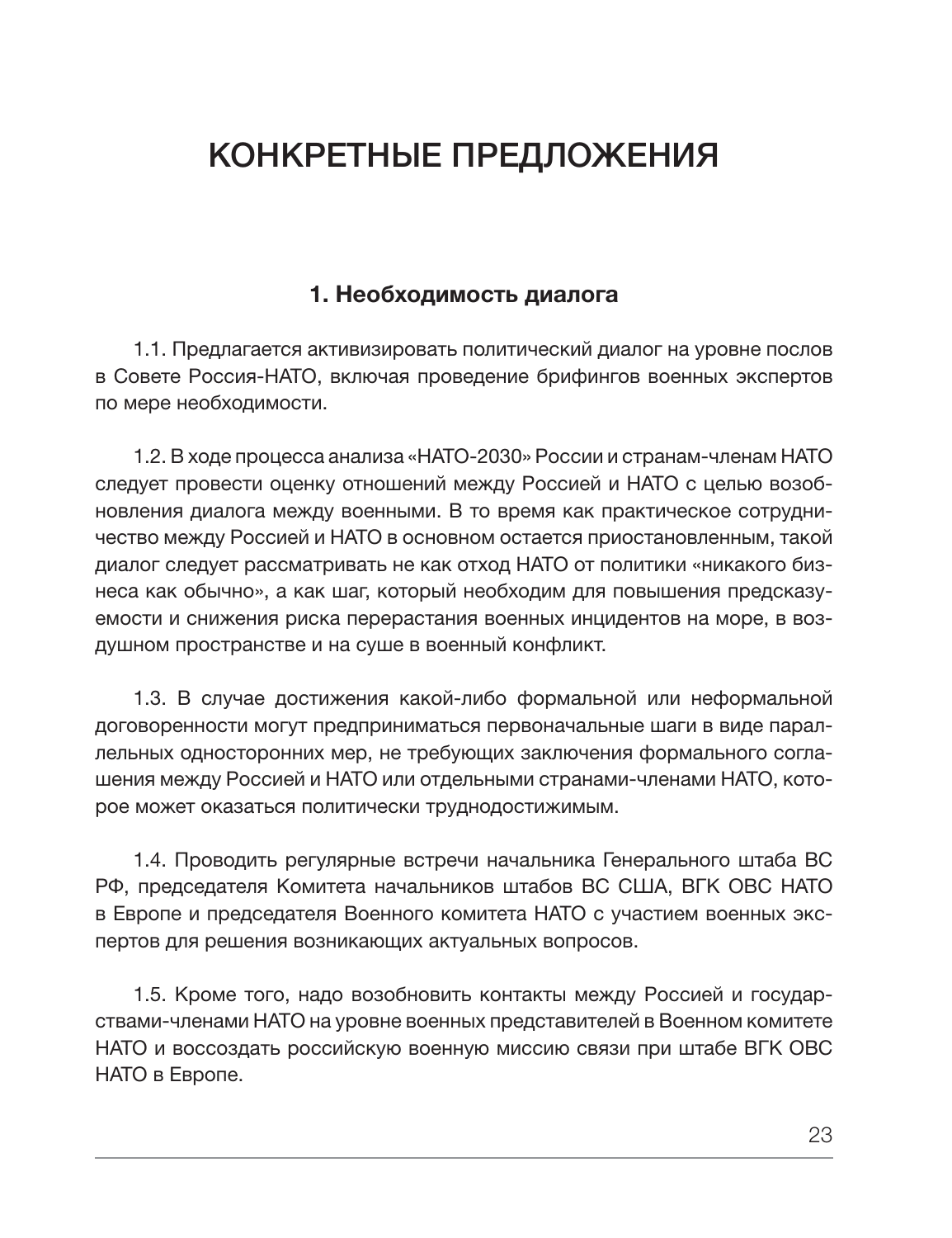1.6. Также необходимо расширить военные контакты на форумах ОБСЕ для обеспечения более эффективного и всеобъемлющего формата обсуждений и оперативного принятия решений по вопросам военной деятельности.

1.7. Рассмотреть вопрос о создании специальных каналов связи или «горячих линий» Россия-НАТО в чувствительных регионах, в частности Балтийском и Черноморском регионах, а также в районе Крайнего Севера.

1.8. Рекомендации этого доклада касаются главным образом каналов связи Россия-НАТО. Однако некоторые из этих рекомендаций могут быть открыты для обсуждения и участия других стран, таких как Швеция и Финляндия в Балтийском регионе и регионе Крайнего Севера, Украина и Грузия в Черноморском регионе.

### 2. Предотвращение инцидентов

2.1. Предотвращение инцидентов и, если они произошли, их деэскалация – самый важный вопрос, связанный с взаимодействием военных. Странам-членам НАТО и России, а также другим европейским государствам необходимо совместно сформулировать минимальный набор реалистических мер, которые были бы приняты обеими сторонами через официальные соглашения, неформальные договоренности или через параллельные скоординированные шаги. Они могут быть не оформлены юридически, но должны иметь реальную силу и позволить на деле снизить уровень взаимной напряженности.

2.2. НАТО и Россия должны выработать набор единых совместных правил, которые определяли бы минимальные расстояния при сближении самолетов и кораблей, а также порядок взаимодействия экипажей. С этой целью можно было бы возобновить совместную работу в рамках Инициативы по сотрудничеству в воздушном пространстве, одной из задач которой было укрепление мер доверия вдоль линии соприкосновения России и НАТО. Для решения этой задачи стороны могли бы возобновить действовавший ранее обмен навигационными данными о воздушной обстановке вдоль западной границы России со странами-членами НАТО.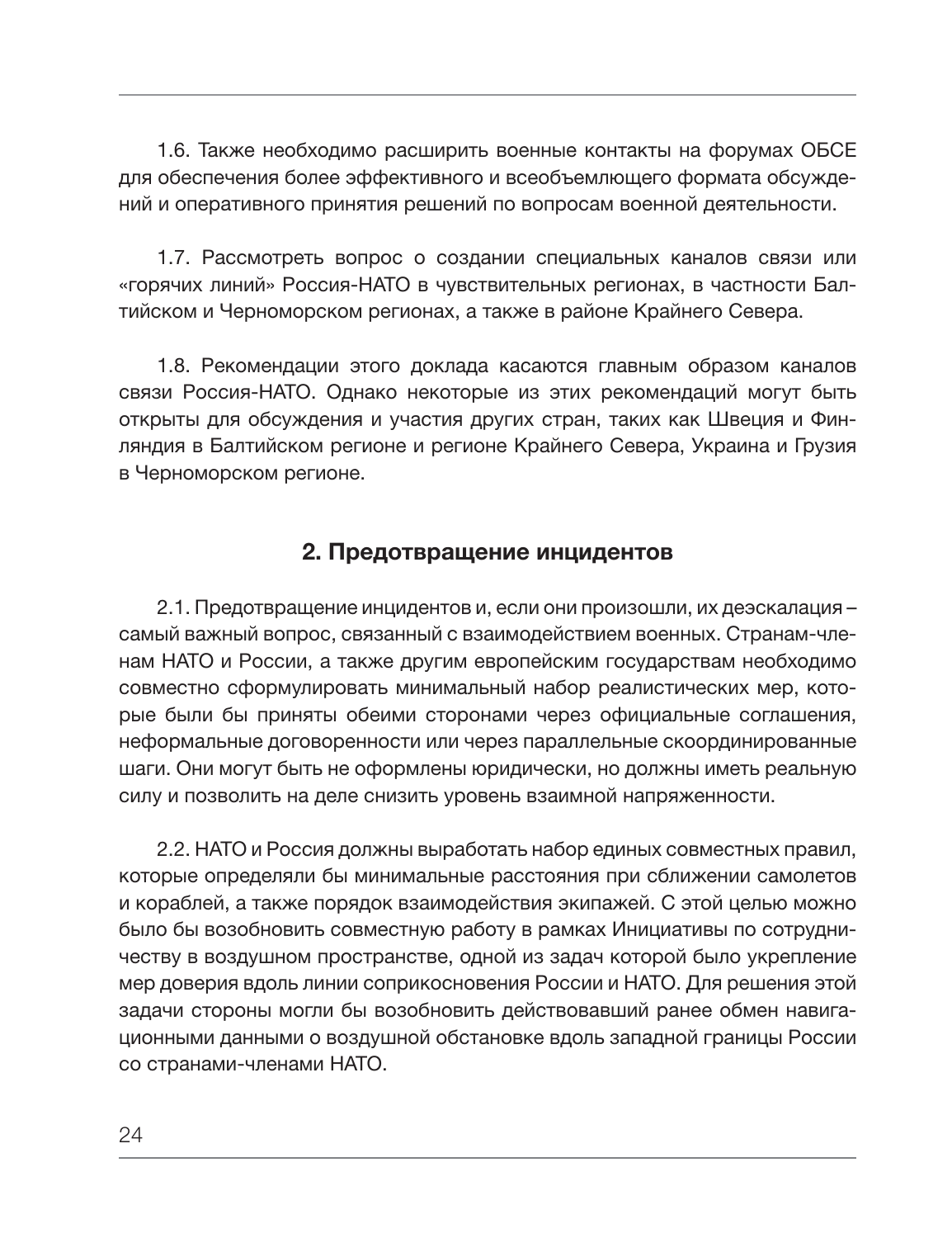2.3. В качестве одного из вариантов урегулирования инцидентов можно взять как основу для дополнительных двусторонних и многосторонних договоренностей советско-американское Соглашение о предотвращении инцидентов на море и в воздушном пространстве над ним от 1972 года, а также 11 подобных соглашений между странами-членами НАТО и Россией. Следует использовать и опыт американо-китайского Соглашения о предотвращении инцидентов 2014 года и Протокола 2015 года, которые комбинируют принципы предотвращения инцидентов на море и предотвращения инцидентов в военной деятельности в целом.

2.4. Россия и США должны достичь договорённости по уведомлениям относительно патрулирования и полетов тяжёлых бомбардировщиков вблизи границ другой стороны подобно уведомлениям, которыми они обмениваются по пускам МБР и БРПЛ.

2.5. НАТО и России необходимо разработать и ввести стандартизированные процедуры для деэскалации военных инцидентов и конфликтов. Им следует проводить совместные командно-штабные учения для подготовки к деэскалации. Для снижения рисков и создания инструментария «деконфликтизации» в регионах Балтийского и Черного морей, а также Крайнего Севера следует выработать совместный механизм, аналогичный российско-американскому механизму предотвращения инцидентов в Сирии.

#### 3. Обеспечение стабильности

3.1. Государства-члены НАТО и Россия должны подтвердить взаимные политические обязательства по Основополагающему акту Россия-НАТО от 1997 года и Заключительному акту конференции государств-участников ДОВСЕ от 1999 года, согласно которым НАТО и Россия согласились воздерживаться от постоянного развертывания дополнительных существенных боевых сил в районах, которые расположены вблизи территории другой стороны в Европе.

3.2. Россия и НАТО должны рассмотреть возможность взаимных ограничений или дальнейших параллельных односторонних обязательств в отно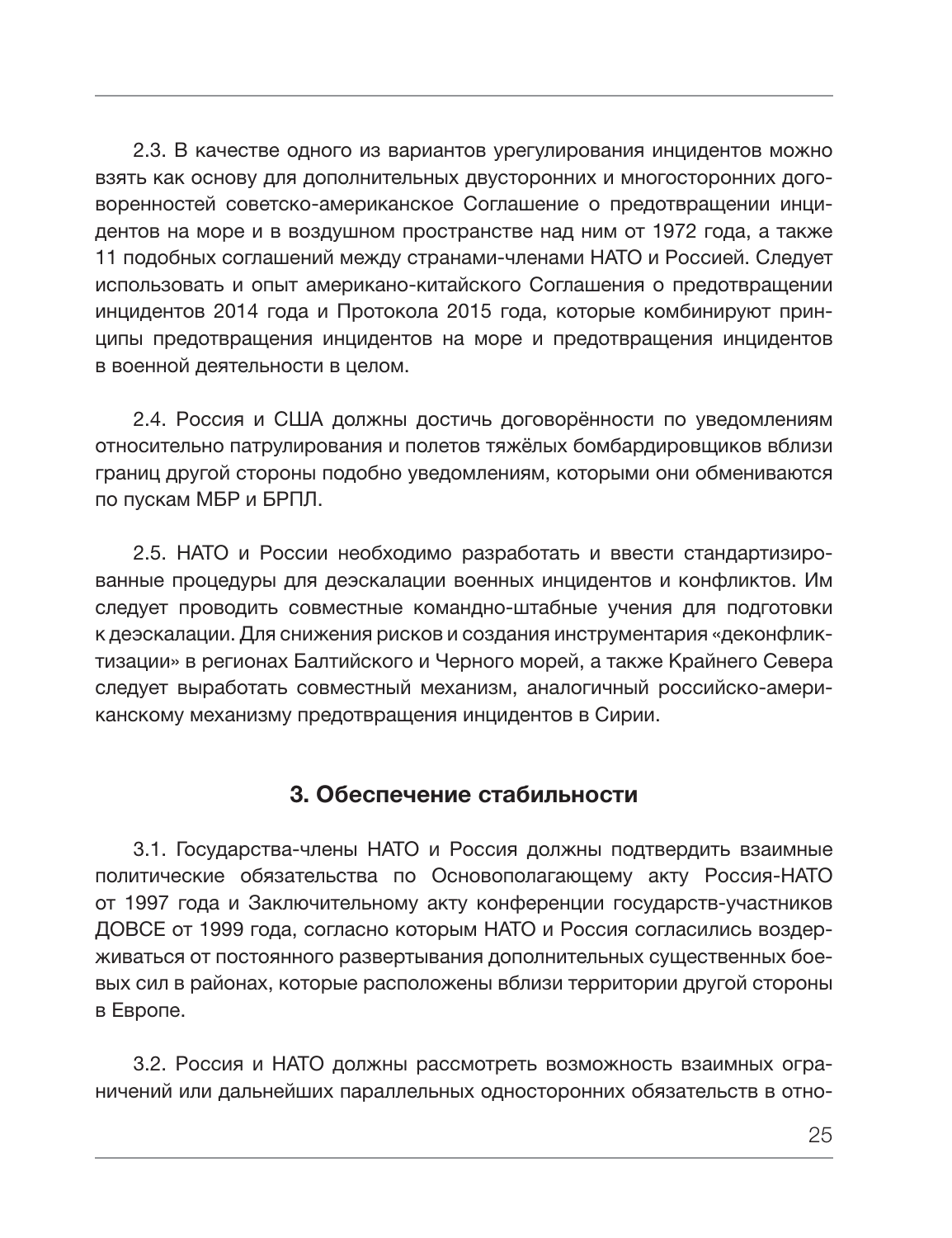шении масштабов и охвата военной деятельности в прилегающих районах или количественных уровней вооруженных сил, постоянно дислоцирующихся в таких районах. При этом пороги для предварительного уведомления и обязательного наблюдения должны быть значительно ниже, чем в Венском документе от 2011 года. Такие меры могли бы фокусироваться на Балтийском регионе (Эстония, Латвия, Литва, Белоруссия, Польша и Германия), Калининграде и Западном военном округе России.

3.3. Государства-члены НАТО и Россия должны рассмотреть возможность включения в меры транспарентности ударных неядерных систем промежуточной (средней) дальности наземного и морского базирования (например, крылатые ракеты), которые могут находиться за пределами зон соприкосновения, должны в том случае, когда такие системы задействованы в учениях и военных операциях, проводимых в зонах соприкосновения.

3.4. Россия и страны-члены НАТО должны воспользоваться опытом советско-американского Соглашения о предотвращении опасной военной деятельности от 1989 года. Одно из требований этого соглашения заключалось в проявлении сдержанного поведения войск в районе границ. Стороны должны рассмотреть возможность установления зон, в которых не проводились бы учения, например, в 5-10 километрах от границ. При этом необходимы ограничения на численность личного состава и на некоторые виды военной техники.

3.5. Россия и НАТО могли бы согласиться проводить крупные военные учения, как правило, на существенной с военной точки зрения дистанции от общих границ при учёте специфики тех или иных зон соприкосновения. Они должны рассмотреть, как сократить регулярность и уменьшить масштабы военной деятельности по количеству привлекаемых войск и географическому охвату, в частности, ограничить учения вблизи границ. В целом надо проводить учения ответственно, а не провокационно.

3.6. Что касается проведения внезапных учений (по тревоге), которые остаются источником напряженности и не подпадают под предварительные уведомления, необходимо установить режим взаимной транспарентности на высоком военном уровне между Россией и НАТО. С этой целью следует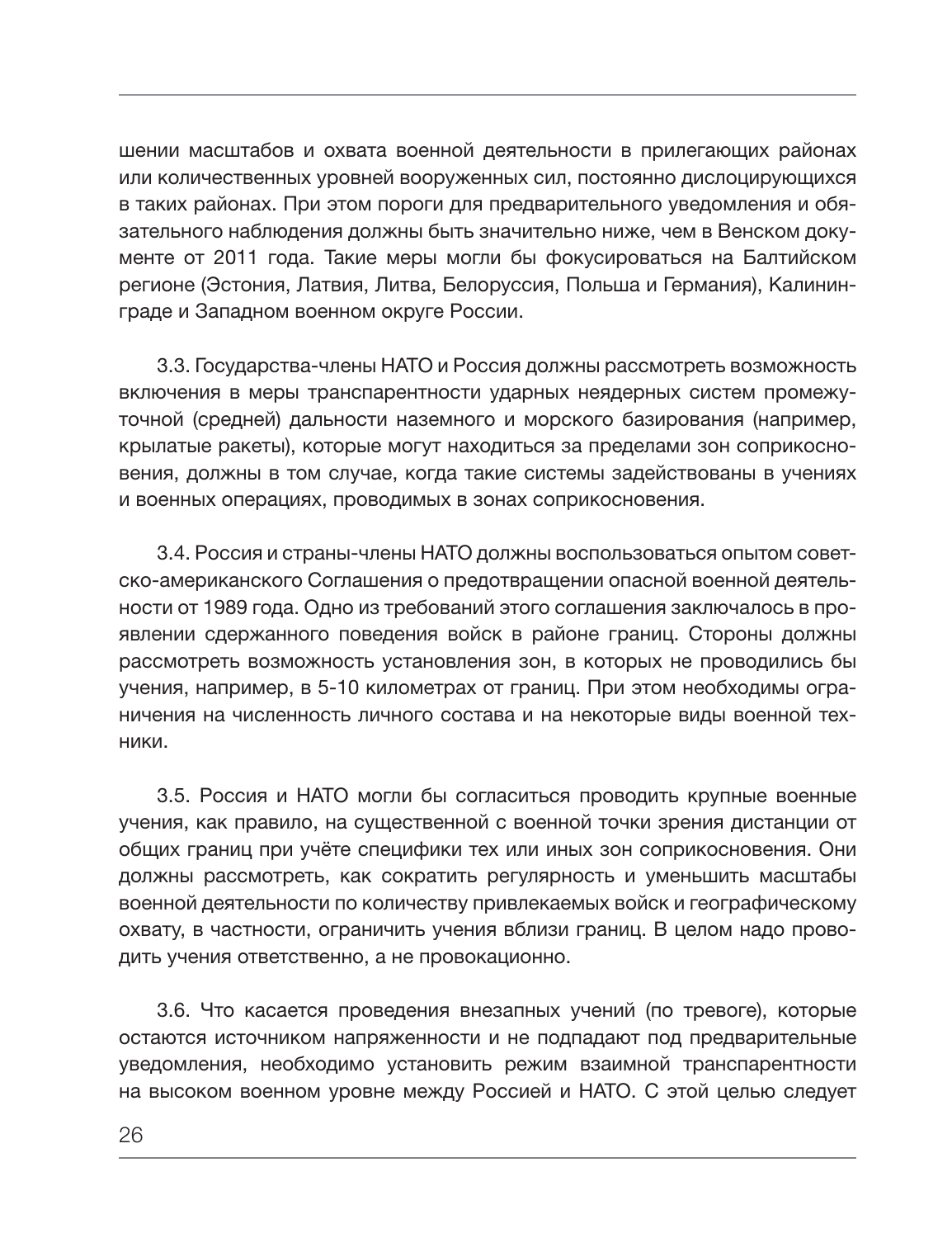осуществлять «тихое уведомление» с тем, чтобы информация о таких учениях конфиденциально передавалась на высоком уровне другой стороне, не предупреждая заранее свои войска, которые участвуют в этих учениях. «Тихое уведомление» может также применяться при переброске многонациональных сил с извещением в последний момент. Соответствующим уровнем для такого режима информирования был бы уровень начальника Генерального штаба ВС РФ и ВГК ОВС НАТО в Европе.

### 4. Основополагающий акт Россия-НАТО

4.1. Если между НАТО и Россией будут достигнуты договоренности о дополнительных мерах доверия, транспарентности и сдержанности, их можно включить в дополнительные протоколы к Основополагающему акту Россия-НАТО от 1997 года.

4.2. НАТО и Россия могли бы также договориться об определении параметров взаимных мер сдержанности, которые содержатся в Основополагающем акте, таких как «развёртывание дополнительных существенных боевых сил постоянного базирования». В частности, установить эквивалент – одна бригада и одно воздушное крыло (один авиаполк) на одну страну или военный округ России.

4.3. В случае осуществления этих мер и значительного прогресса в разрешении политических разногласий между НАТО и Россией, стороны могли бы договориться разработать новый Кодекс поведения для обеспечения европейской безопасности, к которому могли бы присоединиться другие европейские страны помимо России и стран-членов НАТО.

### 5. Возможные договоренности по обычным вооруженным силам в Европе

5.1. Меры укрепления доверия и возможные меры сдержанности должны обеспечивать эффективную коллективную и индивидуальную оборону для всех государств региона, больших и малых, с целью укрепления стабильности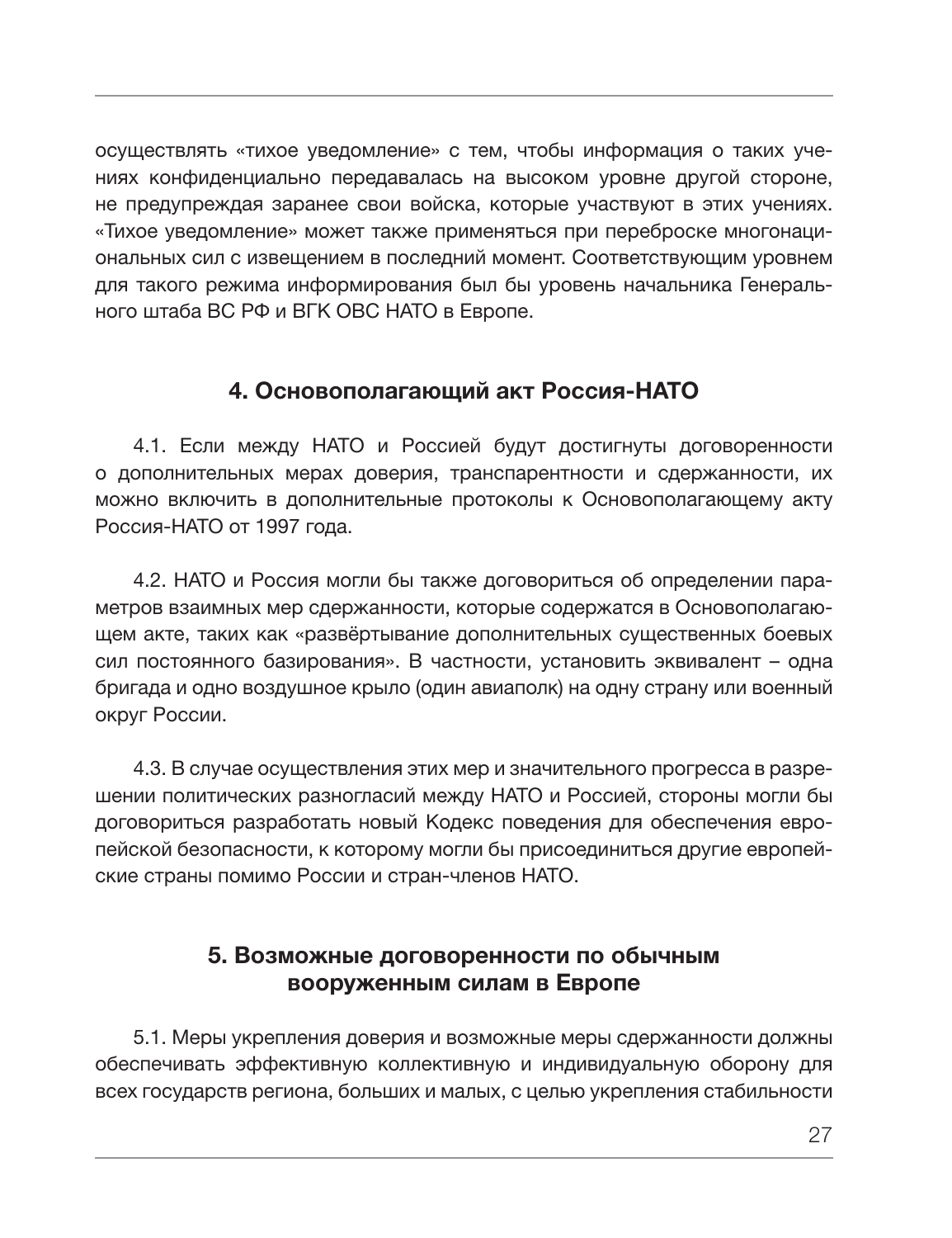и повышения транспарентности, предотвращения неожиданностей и минимизации рисков эскалации. Договоренности об этом можно оформить в виде политических обязательств.

5.2. Россия и НАТО должны начать переговоры о мерах по ограничению гонки вооружений в Европейском регионе исходя из того, что нынешние уровни развернутых сил являются достаточными. Эта договоренность должна быть направлена в основном на ограничение дестабилизирующей концентрации сил и некоторых видов деятельности в рамках оперативной подготовки.

5.3. Обе стороны должны рассмотреть и обсудить потенциально дестабилизирующий потенциал некоторых видов неядерных вооружений высокой точности и большой дальности в целях проявления сдержанности и обеспечения транспарентности в этой сфере. Они могут разработать меры транспарентности в отношении обычных ударных вооружений и сил, которые расположены вне зоны непосредственного соприкосновения России и НАТО. Это касается военно-морских сил и дальней авиации, а также тех вооружений, дальность действия которых позволяет достигать Европы (это касается вооружений, не включенных в Договор СНВ-3).

5.4. Разрабатываемые меры транспарентности должны идти значительно дальше того, что предусмотрено Венским документом 2011 года, и приниматься с учетом опыта Договора об обычных вооруженных силах в Европе от 1990 года, Соглашения об адаптации ДОВСЕ от 1999 года и расширения сферы их применения.

5.5. Мы рекомендуем провести анализ Венского документа от 2011 года, имея в виду распространение его положений на крупномасштабные военные учения и другие операции с участием военно-морских сил и крупных соединений ВВС и ПВО, баллистических и крылатых ракет в обычном снаряжении наземного, авиационного и морского базирования, а также частей тыла и связи.

5.6. Государства-члены НАТО и Россия должны ввести в практику параллельные односторонние меры в области контроля над вооружениями, координируя их заранее, когда это практически осуществимо, и предпринимая соответствующие ответные шаги.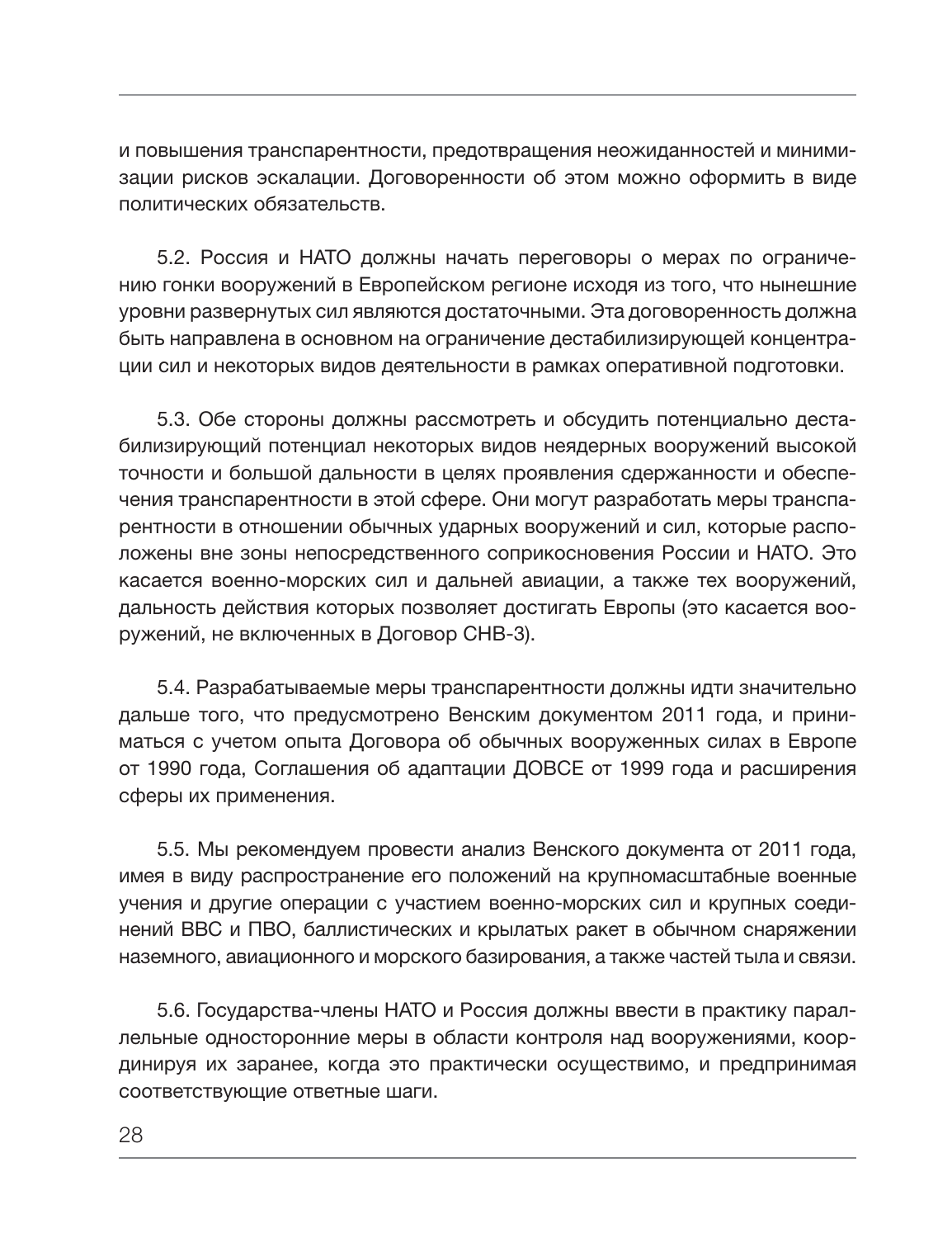### 6. Европейская ПРО и ракетные силы промежуточной дальности

6.1. России и США/НАТО следует провести консультации по ПРО как стратегической и нестратегической, так ядерной и неядерной, с целью достижения большей транспарентности и преодоления существующих разногласий.

6.2. Стороны должны рассмотреть способы преодоления раcхождений между заявленным НАТО намерением не развертывать в Европе ракеты наземного базирования в ядерном оснащении и Россией, предложившей мораторий на развертывание в Европе ракет средней (промежуточной) дальности в ядерном или обычном оснащении. В качестве первого шага можно было бы договориться о взаимных мерах транспарентности в отношении существующих ракетных систем.

6.3. Россия, США и другие страны-члены НАТО должны повысить транспарентность по сравнению с нынешними возможностями, осуществляя ежегодный обмен планами развития ПРО на ближайшие 10 лет, а также путем создания Центра обмена информацией и уведомлений о новых элементах ПРО, достигших оперативной готовности.

7. Договор по открытому небу

7.1. Участники диалога поддерживают сохранение Договора по открытому небу от 1992 года как одного из немногих остающихся инструментов транспарентности, предназначенных для укрепления доверия между государствами-участниками в Европе.

7.2. Мы должны сосредоточить внимание на последствиях выхода США из Договора по открытому небу от 1992 года для остающихся 33 государств-участников и на том, как сохранить этот Договор. Другим государствам-участникам, включая Россию, следует остаться в рамках данного Договора в течение достаточного времени, чтобы убедиться, как он будет функционировать в этих условиях, и дать время Соединенным Штатам для возможного возвращения в Договор. России и США, а также другим государства-участникам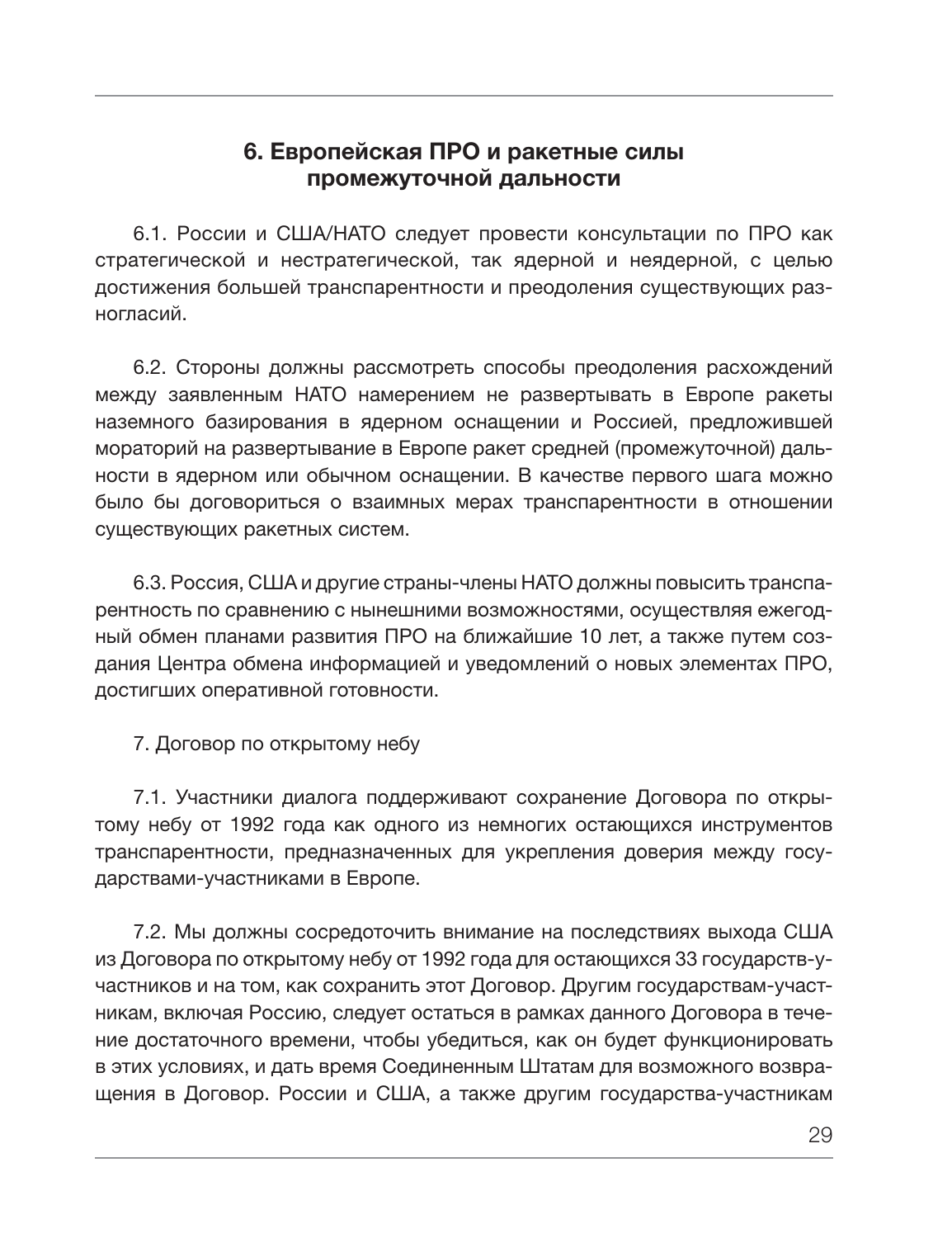следует обсудить свою озабоченность выполнением Договора и попытаться найти согласованные решения.

7.3. Рассмотреть возможность совместных дипломатических инициатив с целью обеспечить возврат США к соблюдению Договора по открытому небу.

### Список подписавших заявление

Примечание: Каждый из подписавших эти рекомендации согласен с большинством положений, но не обязательно со всеми.

Место работы указано в целях идентификации

- 1. Бенуа д'Абовилль, бывший посол и постоянный представитель при НАТО, вице-президент Фонда стратегических исследований (ФРС), Франция;
- 2. Арбатов Алексей Георгиевич, руководитель Центра международной безопасности ИМЭМО РАН, академик РАН;
- 3. Арбатова Надежда Константиновна, заведующая Отделом европейских политических исследований ИМЭМО РАН;
- 4. Джон Байерли, бывший посол США в России и Болгарии, Председатель фонда USRF;
- 5. Баранов Валерий Петрович, генерал-полковник в отставке, генеральный инспектор Министерства обороны РФ;
- 6. Барановский Владимир Георгиевич\*, член дирекции ИМЭМО РАН, научный руководитель Центра ситуационного анализа;
- 7. Александра Белл\*, бывший директор по стратегическим связям в канцелярии заместителя государственного секретаря США по контролю над вооружениями и международной безопасности, программный директор Центрf по контролю над вооружениями и нераспространению;
- 8. Роберт Белл\*, бывший помощник Президента США, бывший советник Генерального секретаря НАТО; почетный профессор, Технологический институт Джорджии;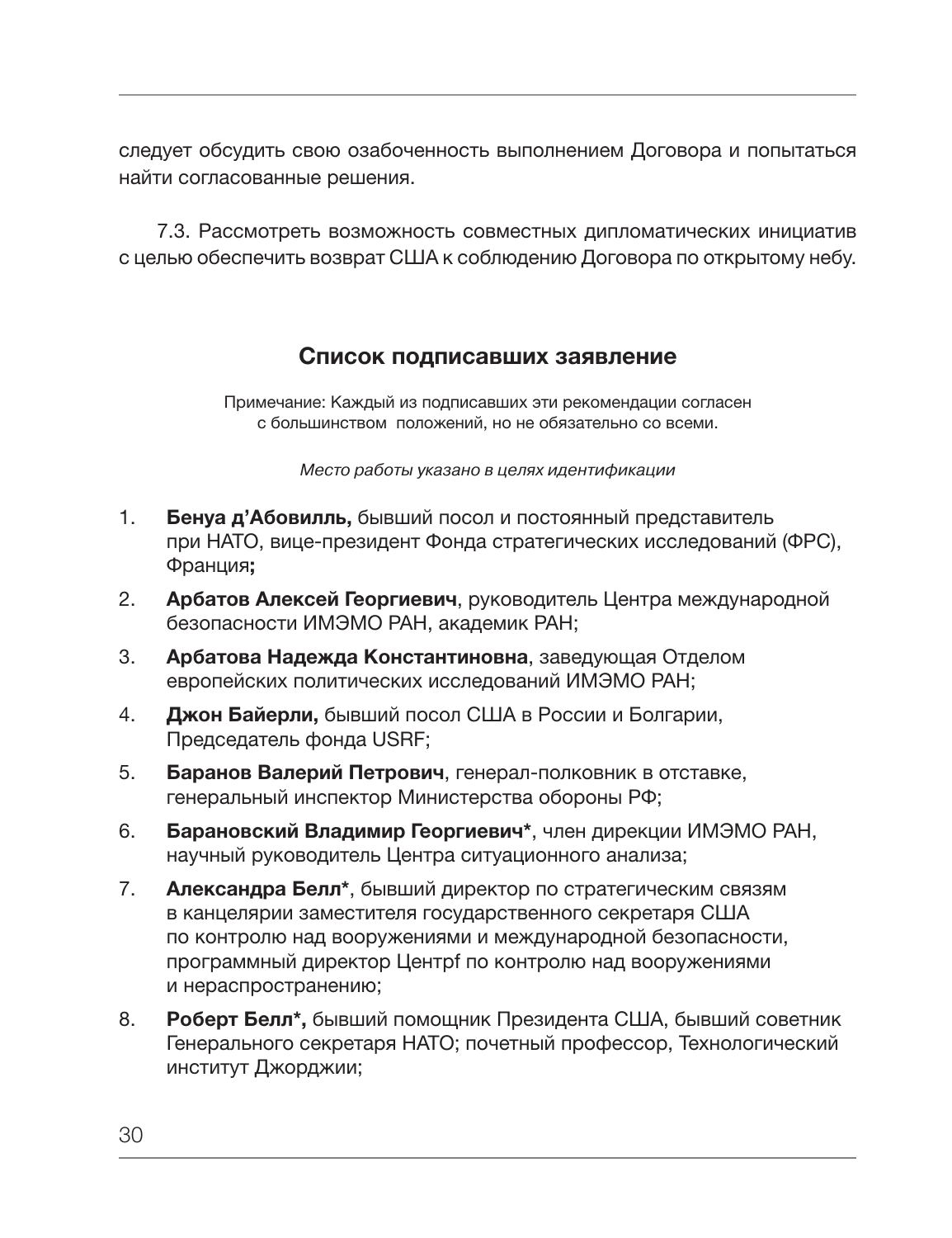- 9. Уильям Бернс, Президент Фонда Карнеги за международный мир, заместитель Государственного секретаря США (2011–2014), бывший посол США в Российской Федерации и Иордании;
- 10. Джеймс Бинденагел\*, почетный профессор Центра передовых стратегий обеспечения безопасности и интеграционных исследований, Боннский университет;
- 11. Ханс Бликс, бывший Министр иностранных дел Швеции, бывший генеральный директор МАГАТЭ, исполнительный председатель Комиссии ООН по мониторингу, верификации и инспекциям;
- 12. Дитер Боден, бывший посол Германии в ОБСЕ, Потсдам;
- 13. Майкл Бойс, адмирал, бывший начальник штаба обороны, первый морской лорд Королевского флота; член Палаты лордов Великобритании
- 14. Ульрих Бранденбург, посол Германии в НАТО (2007–2010), посол Германии в России (2010–2014);
- 15. Дез Браун, председатель Европейской сети лидерства, заместитель председателя Инициативы по сокращению ядерной угрозы, координатор «Группы высокого уровня», бывший министр обороны Великобритании;
- 16. Филип Бридлав\*, генерал ВВС США в отставке, почетный профессор, Школа международных отношений Сэма Нанна, Технологический институт Джорджии; бывший командующий Европейским командованием вооружённых сил США и Верховный главнокомандующий Объединённых вооружённых сил НАТО в Европе;
- 17. Карл-Хайнц Бруннер, член Парламента, официальный представитель Подкомитета по разоружению, контролю над вооружениями и нераспространению Бундестага ФРГ, Берлин;
- 18. Корентин Брустлейн, Директор Центра исследований безопасности, Франция
- 19. Бужинский Евгений Петрович\*, генерал-лейтенант в отставке, вице-президент РСМД, председатель совета ПИР-центра;
- 20. Денис Алексеевич Буконкин\*, директор общественного объединения «Центр изучения внешней политики и безопасности», Минск, Беларусь;
- 21. Эндрю Вебер, бывший помощник министра обороны по ядерным, химическим и биологическим оборонным программам, старший научный сотрудник, Совет по стратегическим рискам;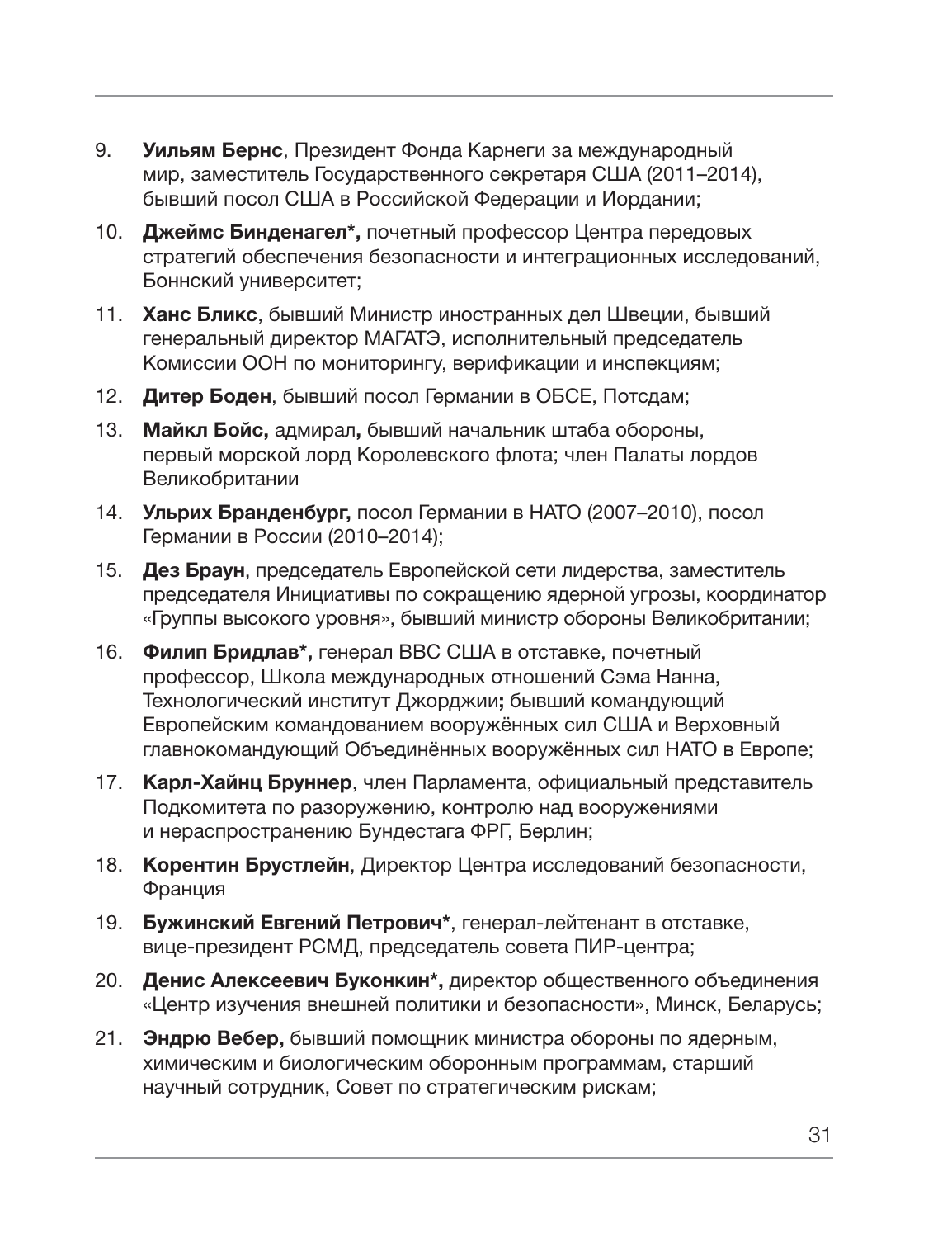- 22. Александр Вершбоу\*, помощник министра обороны по вопросам международной безопасности (2009–2012), заместитель генерального секретаря НАТО (2012–2016), бывший посол США в России, Южной Корее, НАТО, заслуженный научный сотрудник Пенсильванского университета; почетный член Атлантического совета;
- 23. Карстен Войгт, бывший член Парламента и Президент Парламентской ассамблеи НАТО, бывший координатор германо-американских отношений в МИД ФРГ;
- 24. Войтоловский Федор Генрихович, директор ИМЭМО РАН, член-корреспондент РАН;
- 25. Хельмут Гансер, бригадный генерал в отставке, советник по вопросам обороны делегации Германии в НАТО (2004–2008), Брюссель;
- 26. Гарбузов Валерий Николаевич, директор Института США и Канады РАН;
- 27. Томас Гомар, директор IFRI;
- 28. Чарльз Грант, директор Центра европейской реформы, Великобритания;
- 29. Райнер Глатц, генерал-лейтенант в отставке, бывший Командующий Объединенным командованием вооруженных сил ФРГ, Потсдам;
- 30. Франсуа Ле Гофф, Генеральный секретарь франко-немецкобританского Клуба Трёх;
- 31. Филипп Гресьяно, профессор, Университет Гренобль-Альпы, член Центра международной безопасности и сотрудничества ЕС, Франция;
- 32. Александр Греф, научный сотрудник, Гамбургский институт изучения проблем мира и политики безопасности;
- 33. Громыко Алексей Анатольевич\*\*, директор Института Европы РАН, член-корреспондент, РАН;
- 34. Вольфганг Гюнше, бывший военный советник министерства иностранных дел Германии по вопросам безопасности, контроля над вооружениями и разоружения;
- 35. Льюис Данн\*, бывший посол США на Конференции по рассмотрению действия Договора о нераспространении ядерного оружия;
- 36. Данилов Дмитрий Александрович\*, заведующий Отделом европейской безопасности Института Европы РАН;
- 37. Кристофер Дэвис\*, профессор в Оксфордском университете;

32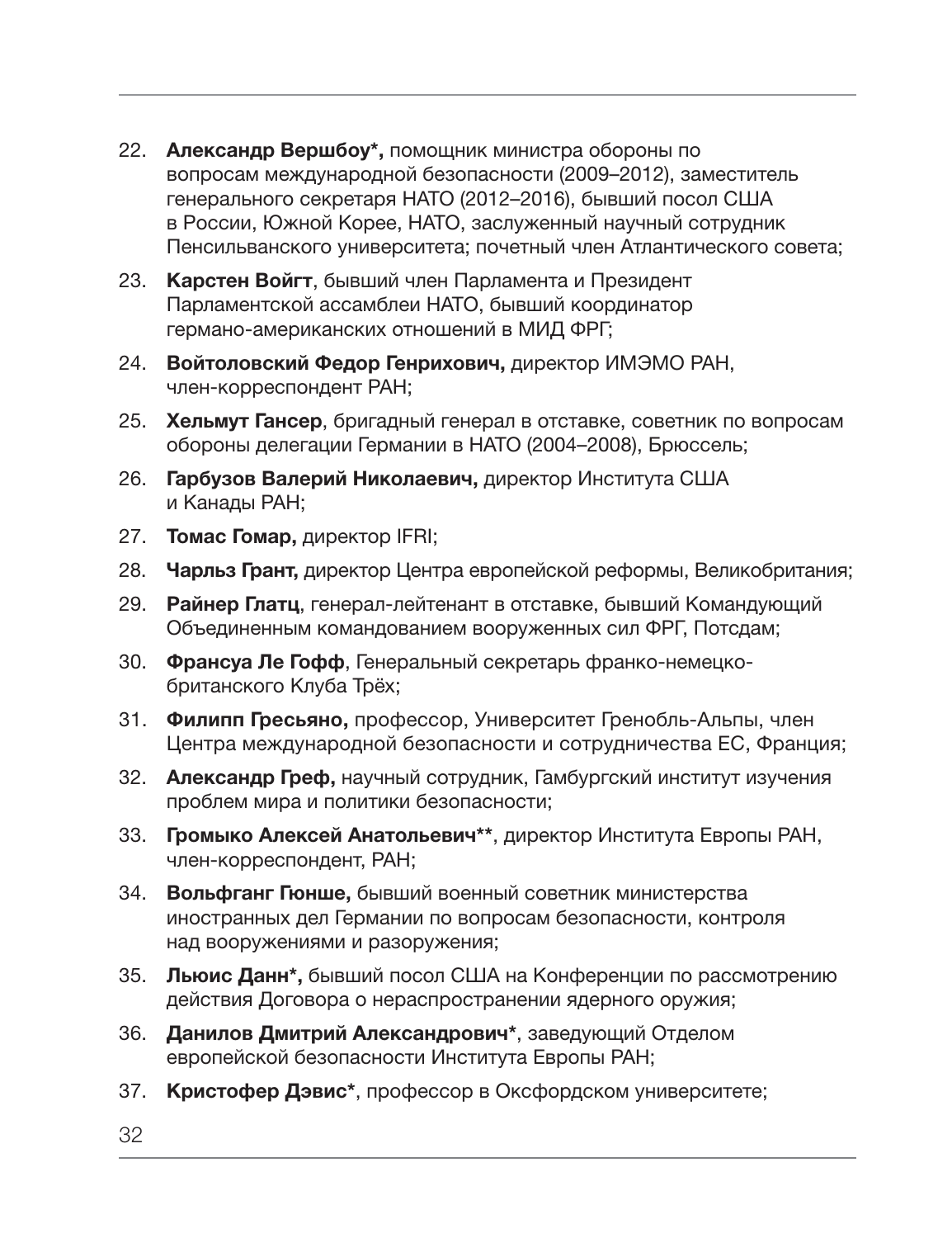- 38. Есин Виктор Иванович\*, ведущий научный сотрудник Отдела военно-политических исследований Института США и Канады РАН, бывший начальник Главного штаба РВСН, генерал-полковник в отставке;
- 39. Журавель Валерий Петрович, полковник в отставке, главный советник департамента международной безопасности аппарата Совета Безопасности Российской Федерации (2009–2014 гг.), руководитель Центра арктических исследований Института Европы РАН;
- 40. Журкин Виталий Владимирович, почетный директор Института Европы РАН, академик РАН;
- 41. Загорский Андрей Владимирович\*, заведующий Отделом разоружения и урегулирования конфликтов ИМЭМО РАН;
- 42. Вольфганг Зельнер, старший научный сотрудник и бывший заместитель директора, Гамбургский институт изучения проблем мира и политики безопасности;
- 43. Золотарев Павел Семенович\*, ведущий научный сотрудник Отдела военно-политических исследований Института США и Канады РАН, генерал-майор в отставке;
- 44. Владислав Зубок, профессор Лондонской школы экономики;
- 45. Иванов Игорь Сергеевич, Министр иностранных дел РФ (1998–2004), секретарь Совета Безопасности Российской Федерации (2004–2007), президент Российского совета по международным делам (РСМД), член-корреспондент РАН;
- 46. Истомин Игорь Викторович, старший преподаватель кафедры прикладного международного политического анализа МГИМО;
- 47. Томас Кантримен\*, Председатель Ассоциации контроля над вооружениями, бывший помощник государственного секретаря по вопросам международной безопасности и нераспространения;
- 48. Винченцо Кампорини, бывший начальник Генерального штаба вооруженных сил Италии, бывший начальник Главного штаба ВВС Италии;
- 49. Юхани Каскеала, старший адмирал Финляндии, бывший начальник обороны финских сил (2001–2009 годы);
- 50. Берт Кендерс, бывший Министр иностранных дел Нидерландов;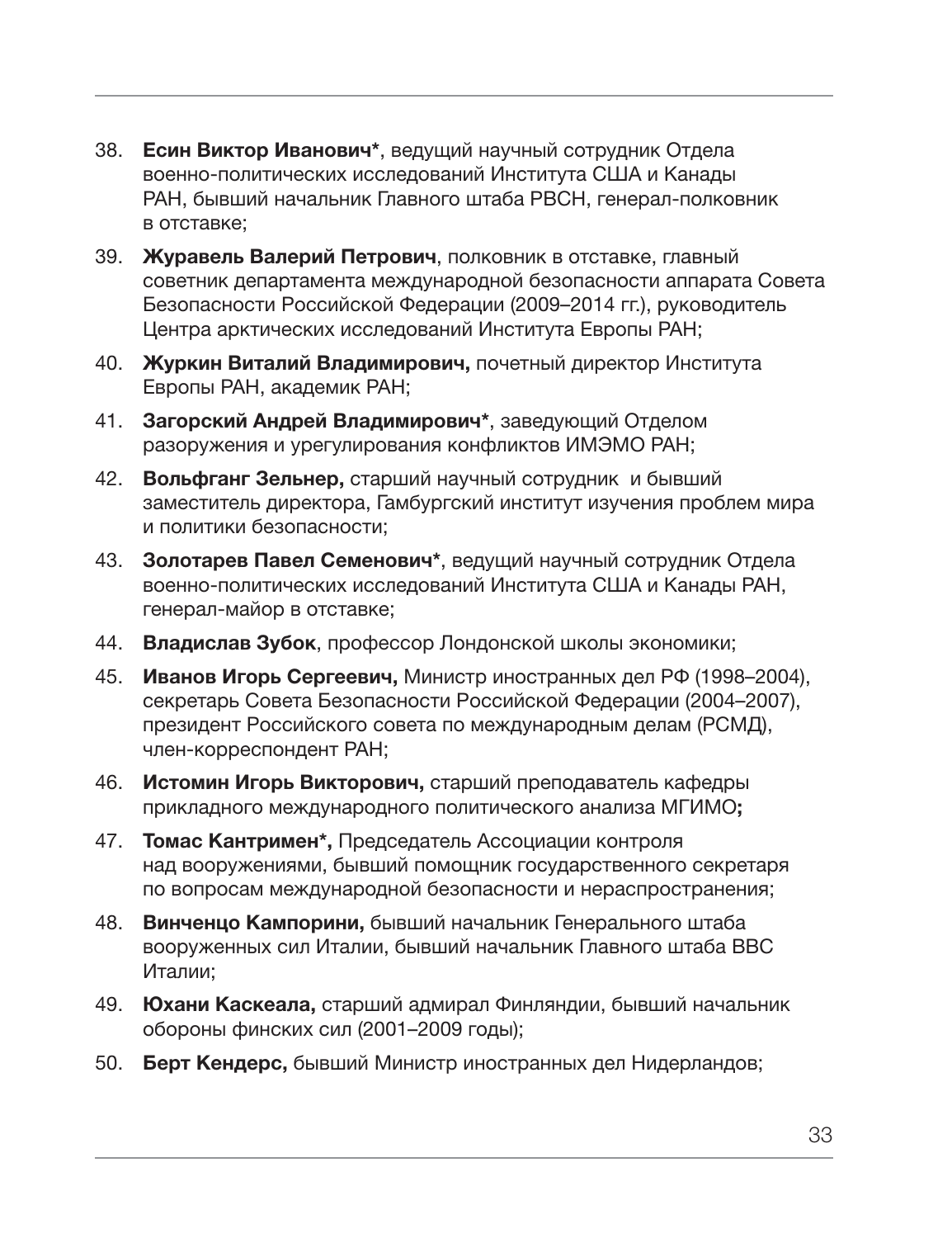- 51. Поль Килес, Президент Инициативы по ядерному разоружению (IDN), бывший министр обороны Франции, бывший президент Комиссии Национального собрания Франции по национальной обороне и Вооружённым силам;
- 52. Дарил Кимбел, исполнительный директор Ассоциации контроля над вооружениями;
- 53. Кожокин Евгений Михайлович, бывший директор Российского института стратегических исследований, декан факультета международных отношений и регионоведения РГГУ;
- 54. Лоуренс Корб\*, капитан ВМС в отставке, старший научный сотрудник Центра американского прогресса и старший советник Центра оборонной информации, бывший заместитель министра обороны в администрации Рейгана;
- 55. Пирс Корден\*, Американская ассоциация развития науки; бывший начальник отдела Агентства США по контролю над вооружениями и разоружению; научный сотрудник Центра по науке, технологиям и политике безопасности;
- 56. Кортунов Андрей Вадимович\*, генеральный директор Российского совета по международным делам (РСМД);
- 57. Майкл Кофман\*, директор программы по изучению России, CNA Corporation; научный сотрудник Института Кеннана Международного научного центра имени Вудро Вильсона;
- 58. Криволапов Олег Олегович, научный сотрудник Отдела военно-политических исследований Института США и Канады РАН;
- 59. Кузнецов Валентин Сергеевич\*, вице-адмирал в отставке, старший научный сотрудник Отдела военно-политических исследований Института США и Канады РАН, бывший Главный военный представитель РФ в НАТО,;
- 60. Ульрих Кюн, глава программы по контролю над вооружениями и новым технологиям, Гамбургский институт изучения проблем мира и политики безопасности;
- 61. Хенрик Ларсен, старший научный сотрудник, Центр исследований в области безопасности, Швейцарский федеральный институт технологий;
- 62. Роберт Легвольд, профессор Колумбийского Университета;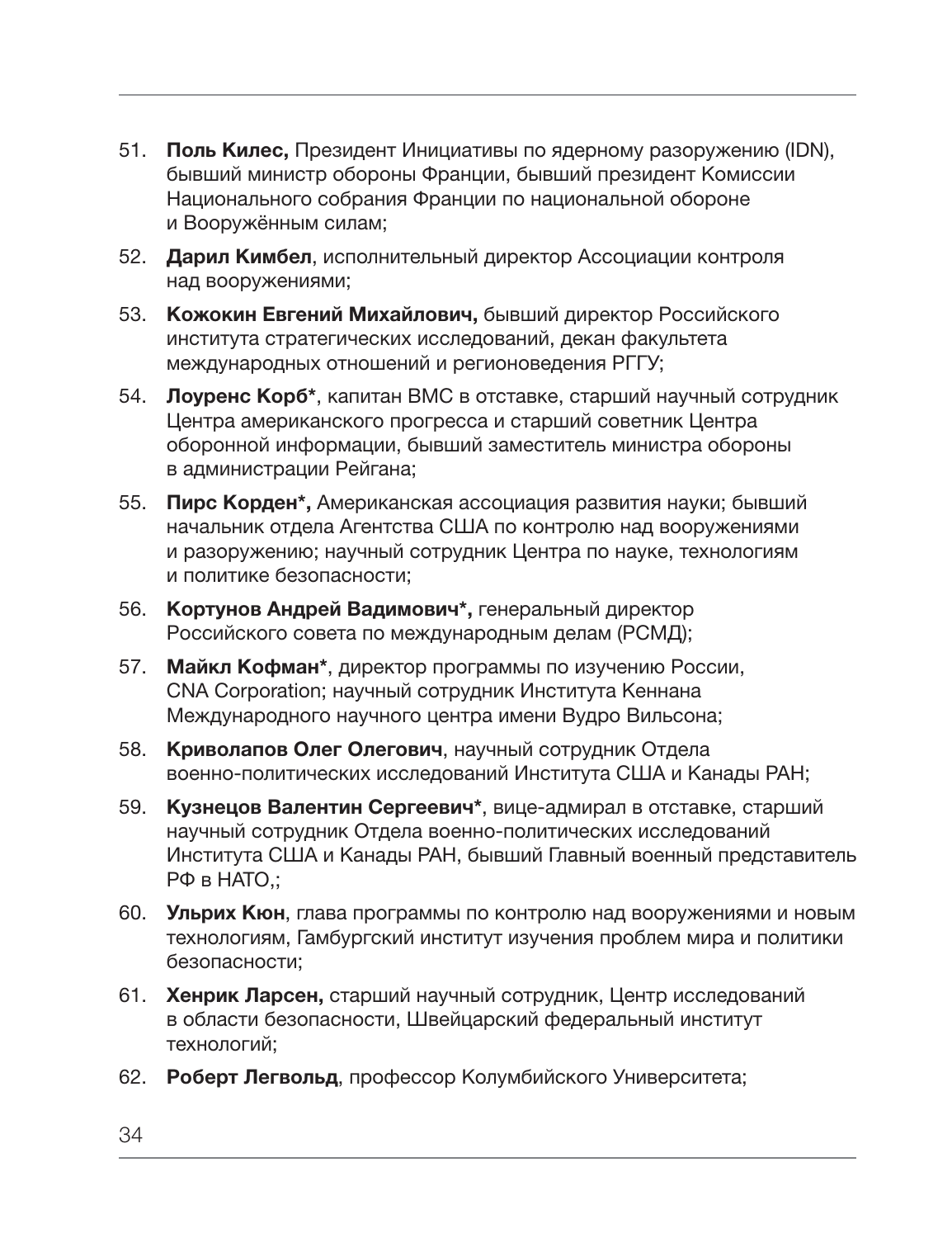- 63. Имантс Лиегис, бывший посол Латвии во Франции и в Венгрии, министр обороны Латвии (2009–2010), исполняющий обязанности министра юстиции (2009–2010);
- 64. Родерик Лин, бывший посол Великобритании в России;
- 65. Осман Фарук Логоглу, бывший посол Турции в США, бывший заместитель министра иностранных дел;
- 66. Лукин Владимир Петрович, заместитель председателя Комитета Совета Федерации по международным делам, Чрезвычайный и Полномочный Посол;
- 67. Рюдигер Людекинг, бывший посол, бывший заместитель Главы Комиссии Правительства ФРГ по разоружению и контролю над вооружениями;
- 68. Могенс Люккетофт, бывший министр финансов, бывший министр иностранных дел, спикер Парламента, Дания. Председатель Генеральной Ассамблеи ООН (2015–2016).
- 69. Дуглас Лют\*, генерал-лейтенант в отставке, постоянный представителя США в НАТО (2013–2017); старший научный сотрудник, Белферский центр, Гарвардский университет;
- 70. Джон Маккол, генерал в отставке, бывший заместитель Верховного главнокомандующего Объединёнными вооружёнными силами НАТО в Европе, Вице-губернатор Джерси, Великобритания;
- 71. Майкл Маклэй, Председатель франко-немецко-британского Клуба Трёх;
- 72. Янош Мартони, бывший министр иностранных дел Венгрии;
- 73. Джайлс Мерритт, основатель и председатель организации «Друзья Франции»;
- 74. Оливер Мейер\*, заместитель начальника отдела международной безопасности Немецкого института международных отношений и безопасности;
- 75. Мизин Виктор Игоревич\*, ведущий научный сотрудник Центра международной безопасности ИМЭМО РАН;
- 76. Мира Милошевич-Хуаристи, ведущий научный сотрудник по России и Евразии Института Элькано, Испания;
- 77. Тьерри де Монбриаль, основатель и председатель Французского института международных исследований (IFRI); иностранный член РАН;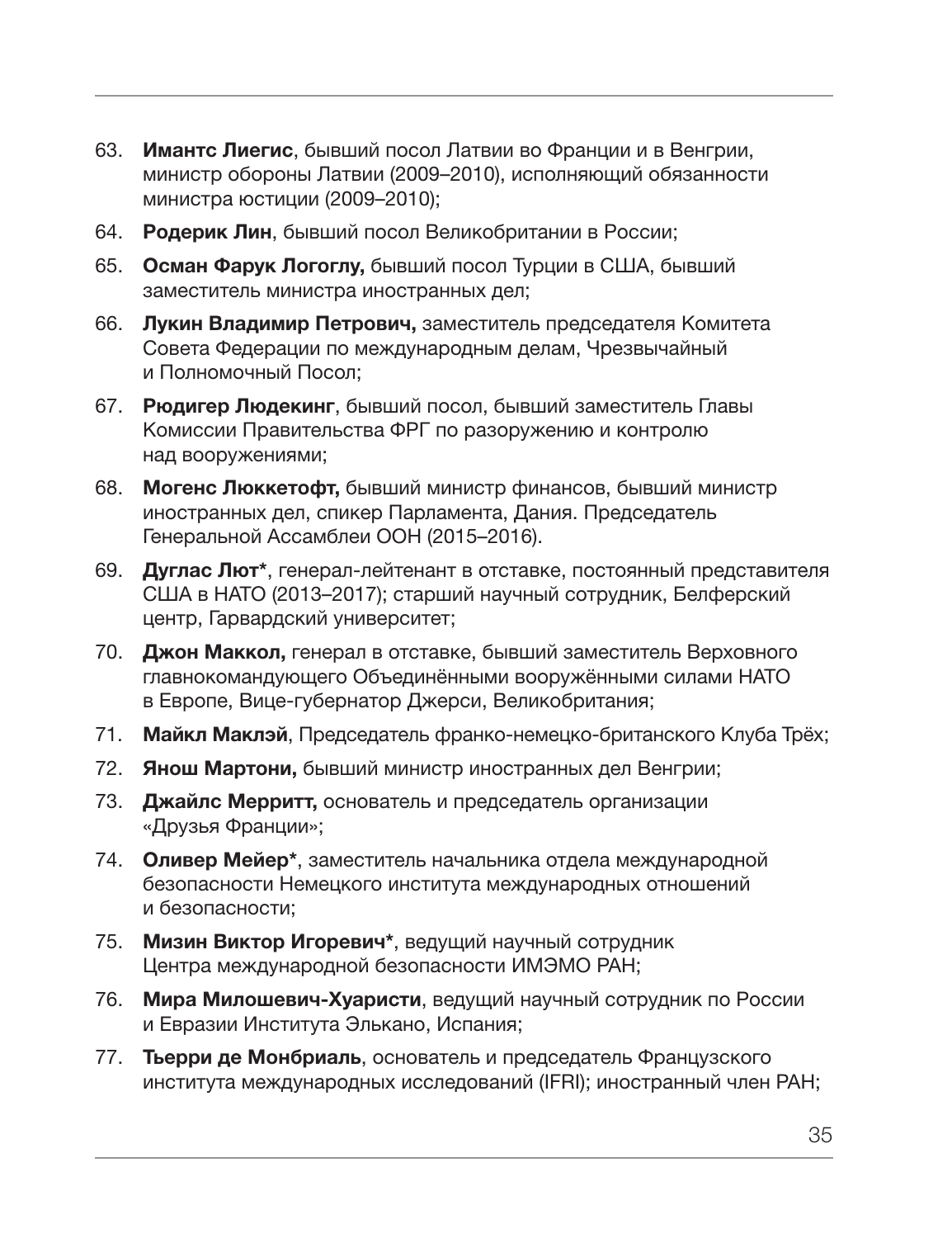- 78. Эммануэль Мэтр, научный сотрудник Фонда стратегических исследований, Франция;
- 79. Джозеф Най, заслуженный профессор Гарвардского университета; помощник заместителя госсекретаря; заместитель министра обороны по вопросам международной безопасности; бывший декан Гарвардской школы управления имени Джона Кеннеди;
- 80. Клаус Науманн генерал в отставке, бывший начальника штаба Бундесвера вооруженных сил Германии(1991-1996), бывший председателя Военного комитета НАТО (1996-1999);
- 81. Никитин Александр Иванович\*, директор Центра Евроатлантической безопасности МГИМО МИД РФ, профессор МГИМО, МГУ и ВШЭ, главный научный сотрудник ИМЭМО РАН, почетный президент Российской ассоциации политической науки;
- 82. Бернар Норлен, генерал в отставке, бывший командующий ПВО Франции, бывший командующий боевой авиацией ВВС Франции;
- 83. Ознобищев Сергей Константинович\*, заведующий сектором военно-политического анализа и исследовательских проектов ИМЭМО РАН, к.и.н.;
- 84. Ольга Оликер\*, программный директор по Европе и Азии, International Crisis Group;
- 85. Бенжамин Откувертюр, старший научный сотрудник Фонда стратегических исследований, Франция;
- 86. Стивен Пайфер\*, бывший посол США на Украине, старший научный сотрудник-нерезидент Брукингсского Института и научный сотрудник Стэнфордского университета;
- 87. Палажченко Павел Русланович\*, руководитель службы международных связей, Горбачев-Фонд;
- 88. Джампаоло Ди Паола, бывший министр обороны Италии, председатель Военного комитета НАТО;
- 89. Соломон Пасси, бывший председатель Совета безопасности ООН, бывший Министр иностранных дел Болгарии;
- 90. Уильям Перри, бывший министр обороны США, директор Проекта превентивной защиты, Комитет по международной безопасности и контролю над вооружениями; старший научный сотрудник, Институт международных исследований имени Фримана Сполли;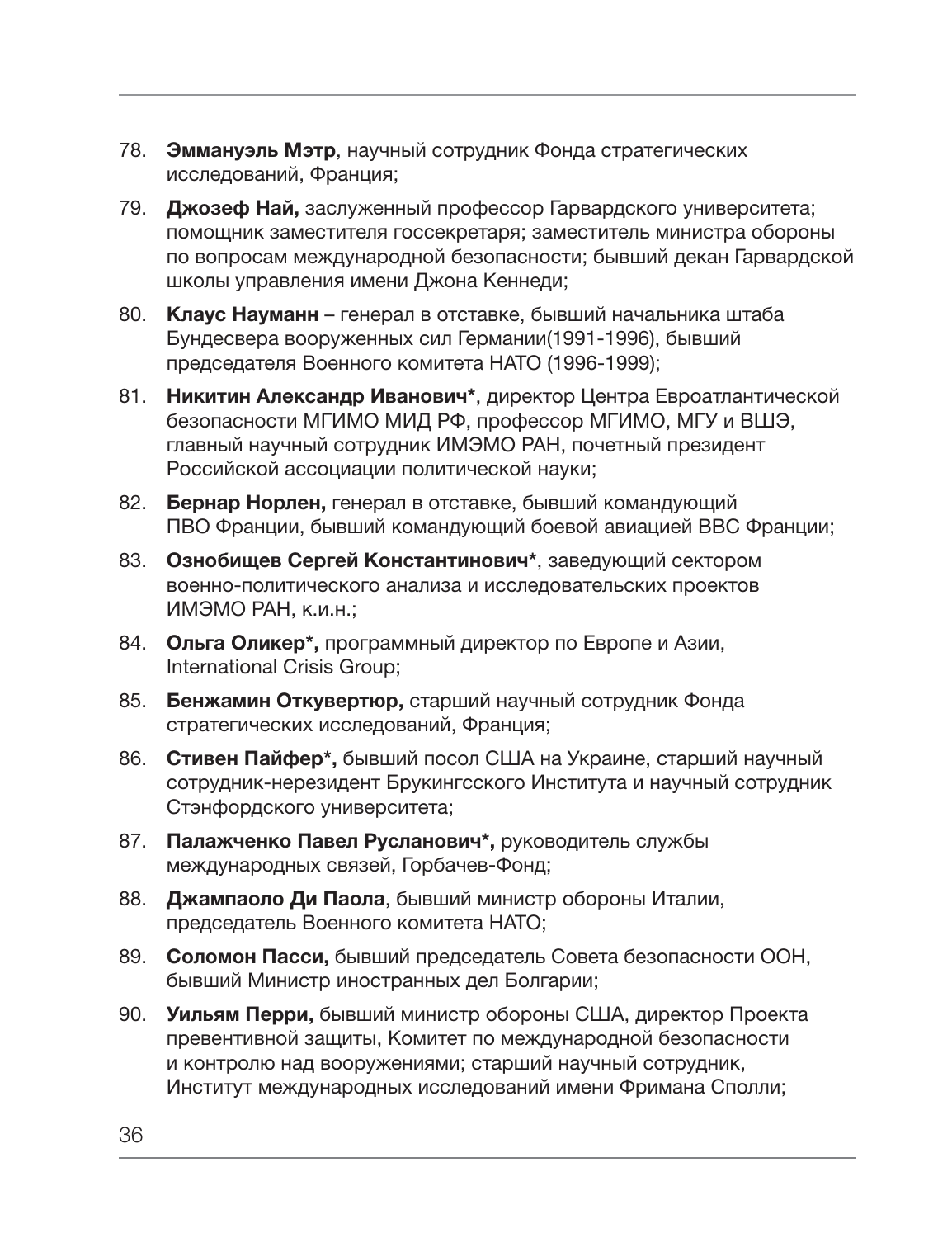- 91. Томас Р. Пикеринг, бывший заместитель государственного секретаря, посол США в Иордании, Нигерии, Сальвадоре, Израиле, Организации Объединенных Наций, Индии и России;
- 92. Фридрих Плегер, генерал-лейтенант в отставке, ВВС Германии, бывший заместитель главнокомандующего ВВС НАТО (2010–2013);
- 93. Рупрехт Поленц, президент Ассоциации восточноевропейских исследований в Германии, бывший председатель Комитета по международным делам Бундестага;
- 94. Уильям Поттер, директор, Центр исследований проблем нераспространения им. Джеймса Мартина, профессор, Миддлберийский Институт международных исследований в Монтерее, США; иностранный член РАН;
- 95. Кевин Райан\*, бригадный генерал в отставке, сотрудник Белферского центра науки и международных отношений, член американо-российской инициативы по предотвращению ядерного терроризма, исполнительный директор по исследованиям Белферского центра (2010–2013); бывший атташе по обороне в посольстве США в России;
- 96. Малкольм Рифкинд, бывший член Парламента от Консервативной партии, Министр иностранных дел (1995-1997) и Министр обороны (1992–1995) Великобритании, председатель Комитета по разведке и безопасности,
- 97. Вольфганг Рихтер\*, полковник в отставке, старший научный сотрудник отдела исследований международной безопасности Немецкого института международных отношений и безопасности;
- 98. Дэвид Ричардс, генерал в отставке, бывший Начальник штаба вооруженных сил Соединенного Королевства, член Палаты лордов;
- 99. Ален Ришар, французский сенатор; Бывший министр обороны Франции (1997–2002);
- 100. Синтия Робертс\*, профессор политических наук, Хантерский колледж, городской университет Нью-Йорка; старший научный сотрудник, Институт исследований войны и мира Зальцмана, Колумбийский университет;
- 101. Джордж Робертсон, бывший генеральный секретарь НАТО; Бывший государственный секретарь Великобритании по вопросам обороны;
- 102. Рогов Сергей Михайлович\*\*, научный руководитель Института США и Канады РАН, руководитель Секции по глобальной безопасности Научного совета при Совете Безопасности РФ, академик РАН;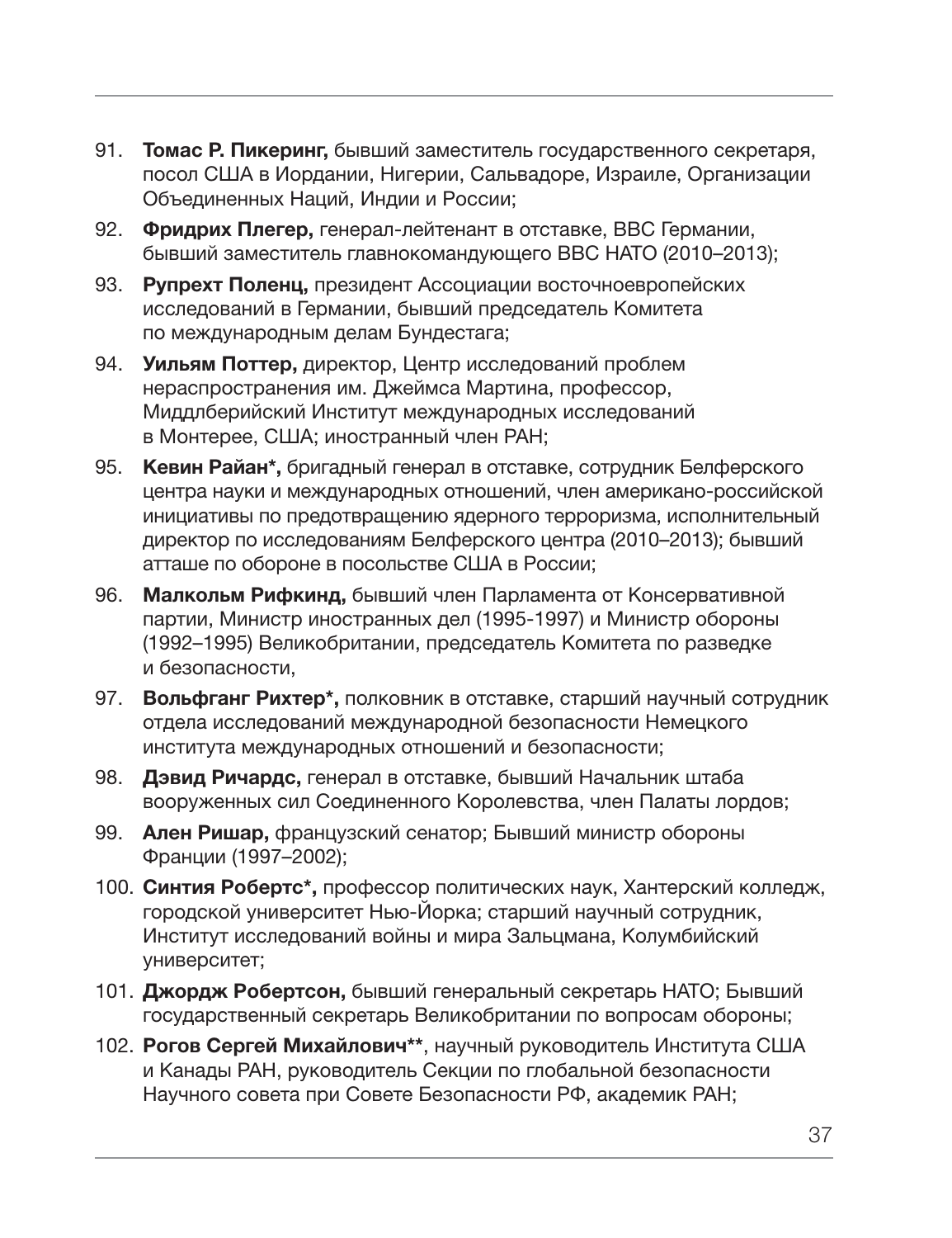- 103. Горан Свиланович, бывший генеральный секретарь Совета регионального сотрудничества, Сербия;
- 104. Летисия Сен-Поль, французский политик, вице-президент Национальной Ассамблеи;
- 105. Владимир Сенько, бывший Министр иностранных дел Республики Беларусь, бывший посол Белоруссии в Великобритании;
- 106. Стефано Сильвестри, старший научный советник Istituto Affari Internazionali (IAI), бывший заместитель государственного секретаря по обороне, бывший президент IAI (2001–2013);
- 107. Анжела Стент, Директор Центра по изучению Евразии, России и Восточной Европы, Джорджтаунский университет, старший внештатный сотрудник Брукингского института;
- 108. Степанова Наталия Владиславовна\*, научный сотрудник отдела военно-политических исследований Института США и Канады РАН;
- 109. Стефано Стефанини, бывший постоянный представитель в НАТО, бывший дипломатический советник президента Италии;
- 110. Грег Тильманн\*, член правления Ассоциации по контролю над вооружениями, член американо-российско-германского проекта «Deep Cuts Commission»;
- 111. Александр Иванович Тиханский\*, полковник запаса, профессор академии военных наук РФ, военный аналитик Минск, Беларусь;
- 112. Адам Томсон\*, Директор Европейского сети лидеров, Постоянный представитель Великобритании в НАТО (2014–2016);
- 113. Натали Точчи, Директор Института международных отношений (IAI), Рим;
- 114. Трубников Вячеслав Иванович, генерал армии в отставке, член дирекции ИМЭМО РАН, Чрезвычайный и Полномочный Посол России, первый заместитель министра иностранных дел России (2004–2009);
- 115. Строуб Тэлботт, заслуженный научный сотрудник программы внешней политики Института Брукингса, заместитель государственного секретаря (1994–2001 годы), президент Института Брукингса (2002–2017 годы);
- 116. Джон Тэффт, бывший посол США в России, Украине, Грузии и Литве;
- 117. Вигаудас Ушацкас\*, член совета директоров Avia Solutions Group, бывший министр иностранных дел Литвы, посол Литвы в США, Мексике и Великобритании; посол ЕС в Афганистане и России;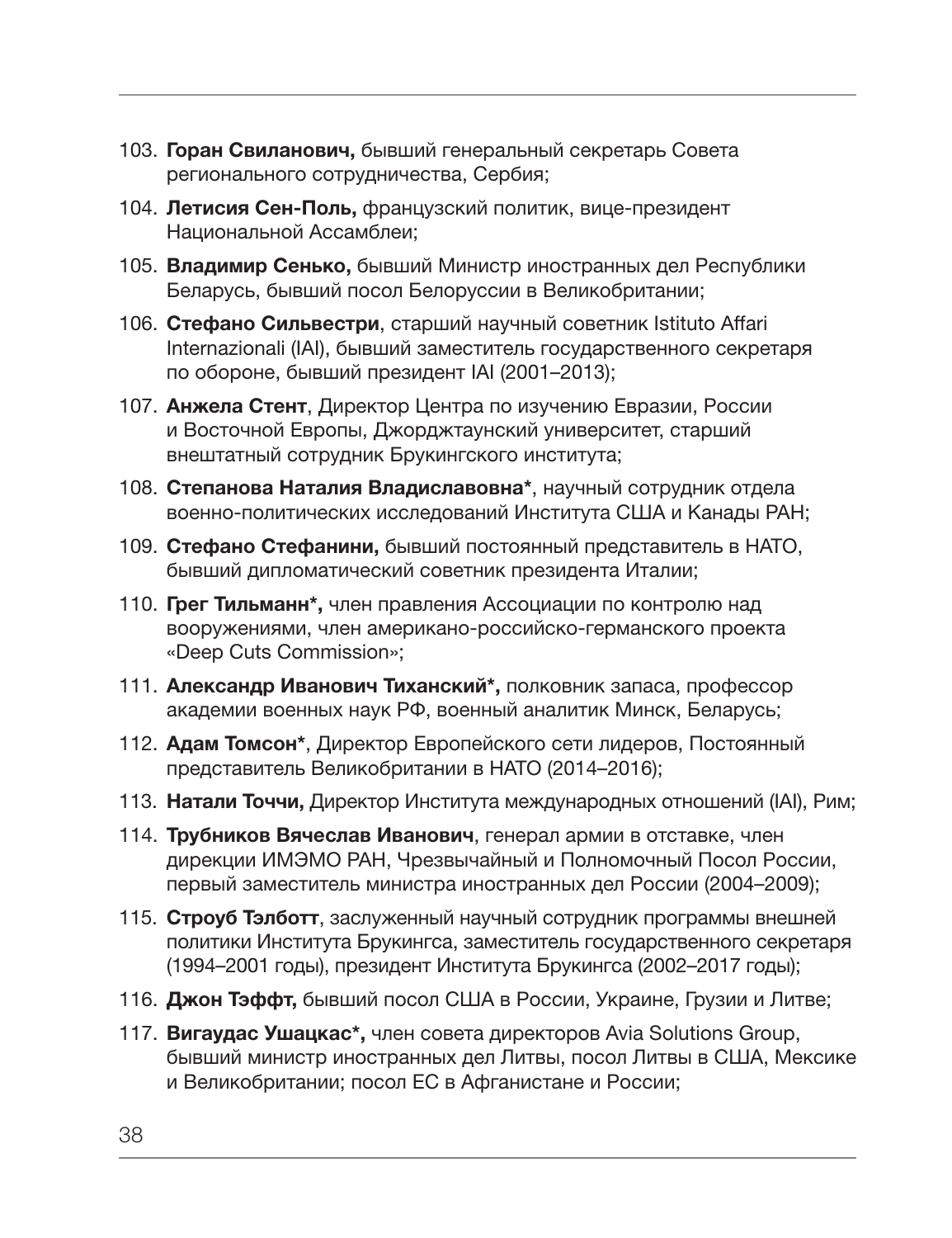- 118. Уте Финк-Крамер, бывший депутат Бундестага, комитет по международным отношениям, подкомитет по разоружению, контролю над вооружениями и нераспространению, член Парламентского объединения по ядерному разоружению и нераспространению (PNND);
- 119. Марк Фино\*, старший советник, руководитель Совета по распространению оружия и дипломатической торговли, Женевский Центр политики безопасности – GCSP;
- 120. Корнелиус Фризендорф, Глава Центра ОБСЕ по исследованиям, Гамбургский институт изучения проблем мира и политики безопасности;
- 121. Дэвид Ханней, бывший посол Великобритании в ЕС и ООН, председатель межпартийной парламентской Группы по глобальной безопасности и нераспространению в Парламенте Великобритании;
- 122. Джон Хантсман, бывший посол США в России, Китае и Сингапуре, бывший губернатор штата Юта;
- 123. Рюдигер Хартманн, бывший посол, бывший член Комиссии по разоружению и контролю над вооружениями Федерального Правительства Германии;
- 124. Франсуа Хейсбур, председатель и специальный советник, Международный институт стратегических исследований, Франция;
- 125. Курт Херрманн, генерал-лейтенант в отставке, бывший глава Военной мисси связи НАТО в Москве, бывший директор Агентства НАТО по связи и информации;
- 126. Матиас Хён, член Парламента, председатель Подкомитета по разоружению, контролю над вооружениями и нераспространению в Бундестаге, Берлин;
- 127. Свен Хирдман, посол Швеции в России (1994–2004), государственный секретарь Министерства обороны Швеции (1979-1982);
- 128. Ханс-Дитер Хойман, бывший посол, бывший президент Федеральной Академии по вопросам политики безопасности в Берлине;
- 129. Хайнер Хорстен, бывший посол, постоянный представитель ФРГ в ОБСЕ в Вене (2008–2012);
- 130. Хельмут Хоффман, бывший посол, бывший представитель ФРГ на Конференции по разоружению в 2009–2013 гг.;
- 131. Ханс Хюбнер, бригадный генерал в отставке, бывший директор Центра ФРГ по контролю над вооружениями и верификации, Гайленкирхен;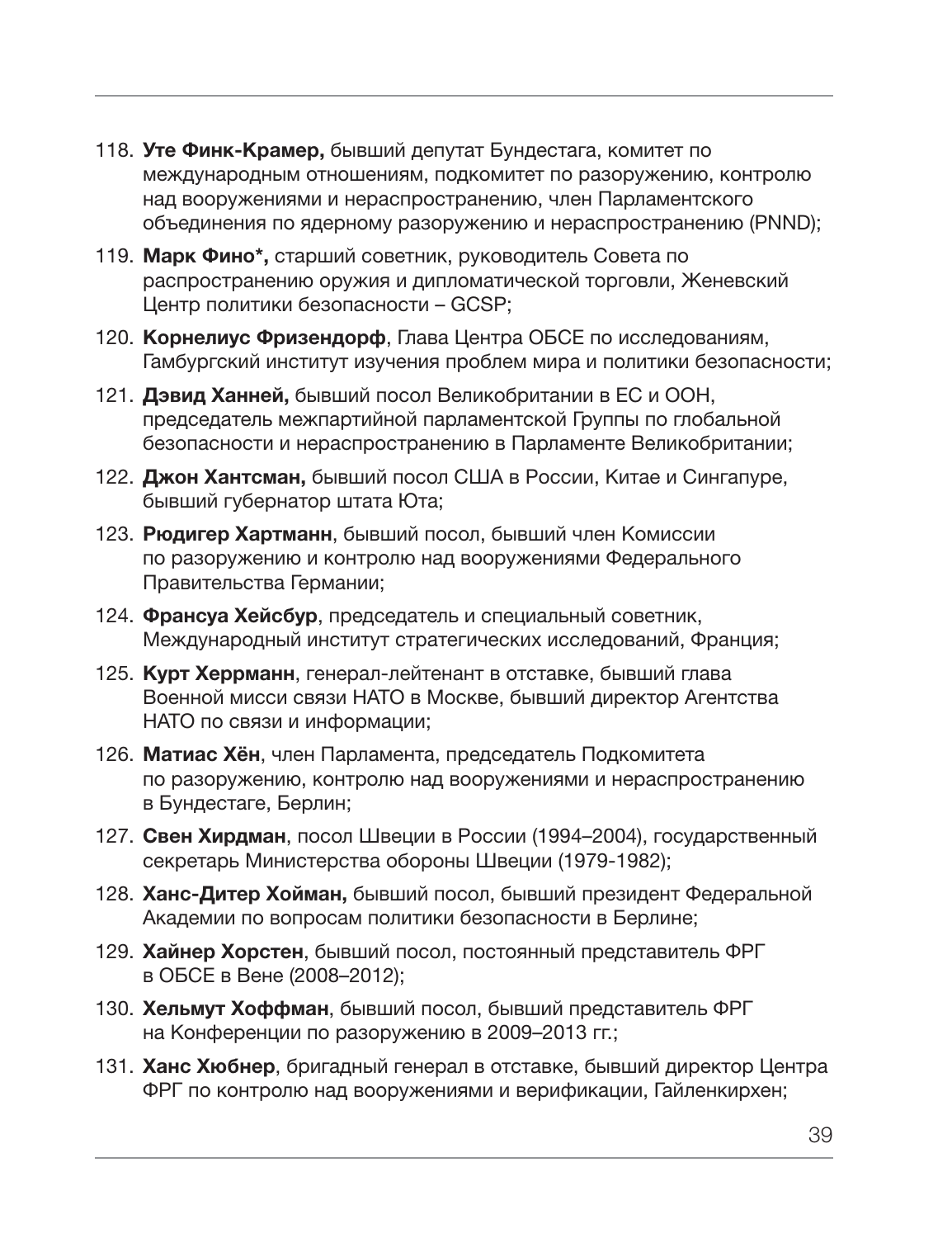- 132. Сэм Шарап\*, старший советник заместителя госсекретаря по контролю над вооружениями и международной безопасности, 2011–2012;
- 133. Шариков Павел Александрович\*, ведущий научный сотрудник Отдела военно-политических исследований Института США и Канады РАН;
- 134. Рейнер Швальб, бригадный генерал в отставке, представитель Германии в ОВС НАТО по трансформации (2007–2010), военный атташе в России (2011–2018);
- 135. Щербак Игорь Николаевич, ведущий научный сотрудник Отдела европейской безопасности Института Европы РАН, бывший первый заместитель Постоянного представителя РФ при ООН в Нью-Йорке, представитель РФ в Комиссии ООН по разоружению;
- 136. Робби Шлюнд, глава германо-российской парламентской группы Бундестага;
- 137. Ханс-Йоахим Шмидт, старший научный сотрудник, Франкфурсткий институт исследования проблем мира;
- 138. Хартвиг Шпитцер, профессор Центра исследования науки и мира, Гамбургский университет;
- 139. Михаель Штаак, профессор, Гамбургский военный университет им. Гельмута Шмидта;
- 140. Армин Штайгис, бригадный генерал в отставке, бывший вицепрезидент Федеральной Академии политики безопасности в Берлине;
- 141. Джеймс Эктон, директор Программы по ядерной политике и старший научный сотрудник Фонда Карнеги за Международный Мир;
- 142. Уффе Эллеманн-Енсен, бывший министр иностранных дел Дании;
- 143. Грэм Эллисон, профессор, основатель Гарвардской школы управления имени Джона Кеннеди; бывший директор Белферского центра Гарвардского университета, бывший помощник министра обороны;
- 144. Рой Эллисон\*, профессор российских и евразийских международных отношений, директор Центра российских и евразийских исследований, Колледж св. Антония, Оксфордский университет;
- 145. Юргенс Игорь Юрьевич\*, президент Всероссийского Союза Страховщиков, член Правления Российского союза промышленников и предпринимателей, член РСМД.

\* – член экспертной группы.

<sup>\*\* –</sup> Сопредседатели экспертной группы.